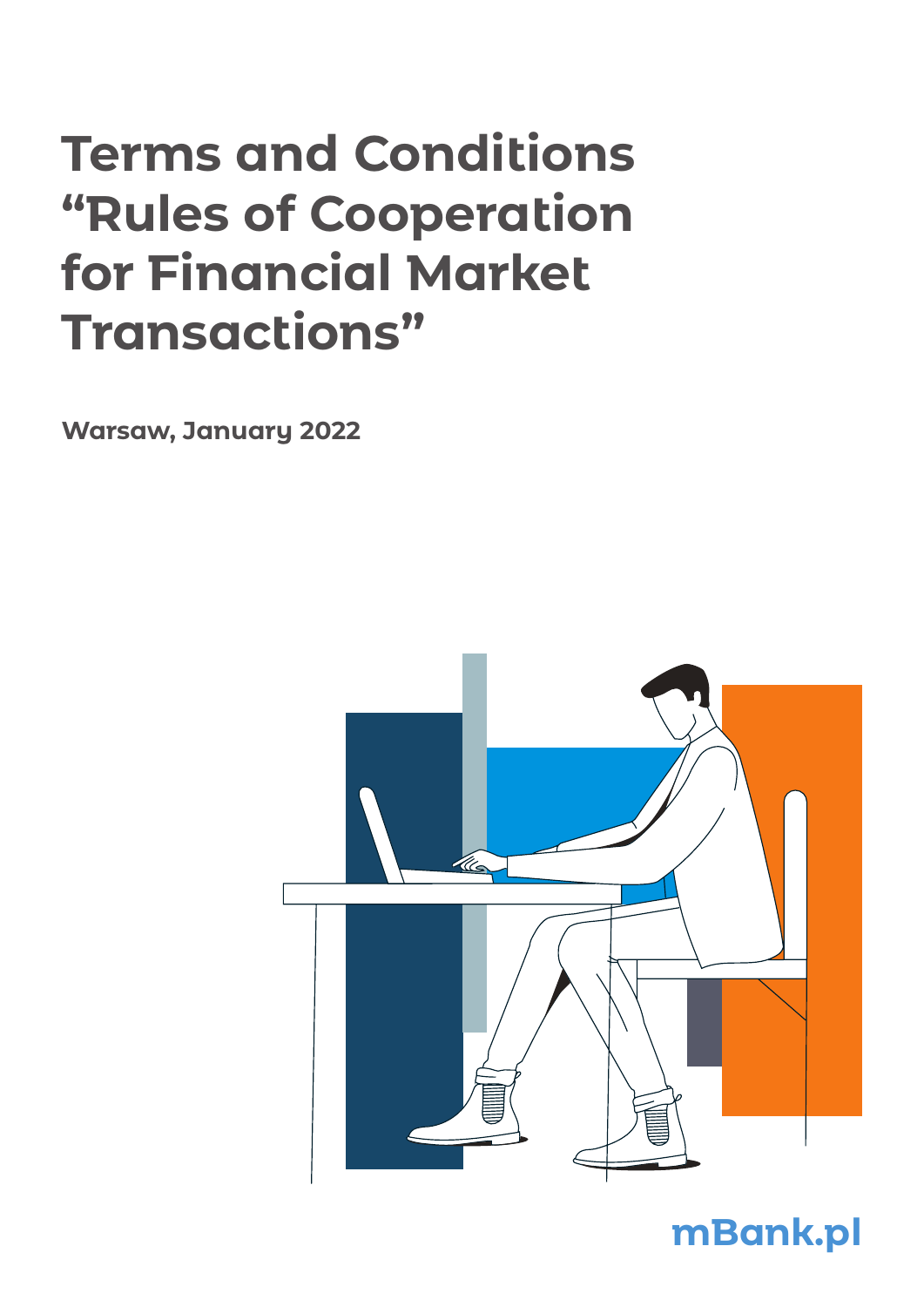# **Table of Contents**

| 1.      |  |
|---------|--|
| 2.      |  |
| 3.      |  |
| 4.      |  |
| 5.      |  |
| 6.      |  |
| 7.      |  |
| 8.      |  |
| 9.      |  |
| 10.     |  |
| 11.     |  |
| 12.     |  |
| 13.     |  |
| 14.     |  |
| 15.     |  |
| 16.     |  |
| 17.     |  |
| 18.     |  |
| 19.     |  |
| 20.     |  |
| 21.     |  |
| 22.     |  |
| 23.     |  |
| 24.     |  |
| $241$ . |  |
| 25.     |  |
| 26.     |  |

# Attachment:

- No.1 to the Terms and Conditions "Rules of Cooperation for Financial Market Transactions" The Rules of Conduct in the Case of Significant Change, Withdrawal or Discontinuation of a Benchmark (for Clients who are sole traders or partners of a civil law partnership).
- No. 2 to the Terms and Conditions "Rules of Cooperation for Financial Market Transactions" The Rules of Conduct in the Case of Significant Change, Withdrawal or Discontinuation of a Benchmark (for Clients who are not sole traders or partners of a civil law partnership).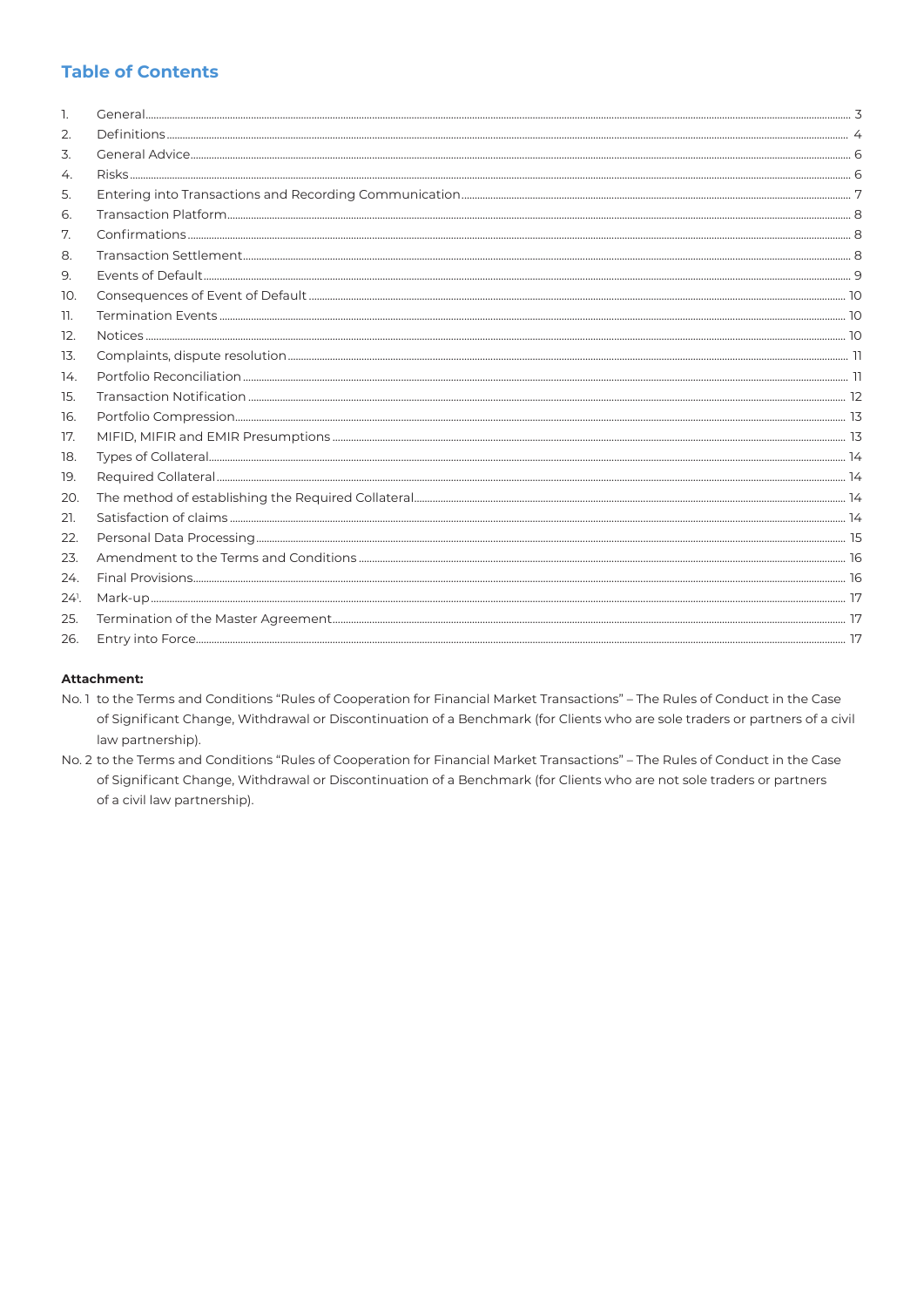# **§ 1. General**

- 1. These Terms and Conditions "Rules of Cooperation for Financial Market Transactions" (hereinafter referred to as the "Terms and Conditions") together with the master agreement for the financial market transactions (hereinafter referred to as the "**Master Agreement**") and Transaction Descriptions, regulates the rules of cooperation between the Bank and the Customer, in particular with regard to entering into the Transactions, fulfilling obligations arising from the Transactions, establishing Collaterals in favour of the Bank by the Customer, the Bank satisfying its claims from the said Collaterals, and settlements between the Parties in case of termination of the Master Agreement or individual Transactions as well as principles of limiting the credit risk of the Parties in connection with the Transactions executed.
- 2. The Terms and Conditions together with Transaction Descriptions supplement provisions of the Master Agreement and, along therewith, create one legal relationship between the Parties.
- 3. With respect to the Transactions entered into by the Customers, provisions of the entire Chapter II (except for Article 32a) and Article 34, Articles 35-37, Article 40 Sec. 3-4, Article 45, Article 46 Sec. 2-5, Article 47, Article 48, Article 51, and Articles 144-146 of the Payment Services Act of 19 August 2011 or, whenever acceptable, other laws which modify or amend the said provisions shall not apply.
- 4. For the purposes of Article 54 of the Act referred to in section 3 above the date when the payment order starts to be processed shall be the Settlement Date.
- 5. These Terms and Conditions have been issued in accordance with Article 109 Sec. 1, Item 4 of the Banking Law.
- 6. The Bank executes Transactions in financial instruments in accordance with Article 70 (2) of the Act on Trading in Financial Instruments of 29 July 2005.
- 7. The Bank publishes the "Principles of Acting in the Best Interests of the Customer in the Financial Markets Area of mBank S.A." (hereinafter referred to as the **"Principles"**) on mBank Group's website (www.mbank.pl/en/help/forms/sme-corporate/financial-market/best-execution/). At the request of the Customer, the Bank may send the Principles in hard copy. The Bank applies the Principles to the extent applicable to the Customer. The best execution requirement referred to in Article 27 (1) of MiFID applies only to the extent explicitly indicated in the Principles.
- 8. Entering into the Transaction included in the Principles is tantamount to granting consent by the Customer to be bound by the Principles.
- 9. The Customer grants his/her consent to making the Principles available to him/her via mBank Group's website referred to in § 1.7.
- 10. Entering into the Transaction included in the amended Principles will be deemed as approval of the amended Principles.
- 11. In line with Regulation (EU) No. 1286/2014 of the European Parliament and of the Council of 26 November 2014 on key information documents for packaged retail and insurance-based investment products (PRIIPs), the Bank provides retail Customers within the meaning of MiFID Regulations with key information documents for products listed in the Regulation on mBank Group's website (www.mbank.pl/en/help/ forms/sme-corporate/financial-market/priip/). At the request of the Customer, the Bank may send key information documents in hard copy. The Customer consents to making amendments to key information documents available to him/her on the mBank Group's website mentioned above. By executing a Transaction after the effective date hereof the Customer declares that he/she has read valid key information documents.
- 11'. On the website of mBank Group (www.mbank.pl/en/scenarios), the Bank presents example, illustrative data describing the functioning and potential result of a given financial instrument in various market conditions (hereinafter referred to as **"Scenarios"**), both in positive and negative conditions. At the request of the Client, the Bank may send the Scenarios in hard copy. The Client is obliged to read the Scenario at least before concluding the first Transaction of a given type.
- 12. In the case of Customers entering into Transactions in financial instruments, the Customer is obliged to provide the Bank with his/her Legal Entity Identifier (LEI) and ensure its validity.
- 13. Financial market transactions are entered into with retail and professional Customers and eligible counterparties within the meaning of the MiFID Regulations and the Act on Trading.
- 14. If the Master Agreement allows for concluding transactions of a given type, the Customer represents that:
- when entering into Transactions in Derivatives:
	- a/ he/she is ready to incur a possible loss exceeding the funds invested to enter into the Transaction and accepts such a risk and his/her financial standing allows incurring such a loss,
	- b/ entering into the Transaction arises from the need to hedge against market risk, including:
		- i/ FX risk by entering into, in particular: Foreign Exchange Forward (FX Forward), Foreign Exchange Option or Currency Interest Rate Swap (CIRS),
		- ii/ Interest rate risk by entering into, in particular: Forward Rate Agreements (FRA), Interest Rate Swap (IRS), Currency Interest Rate Swap (CIRS) or Interest Rate Option,
		- iii/ Commodity risk by entering into, in particular: Forward Transaction (FT), Commodity Swap, Commodity Option or Forward transactions of sale of greenhouse gas emission allowances with cash settlement option;

 and the purpose of the Transaction is to adjust the structure and time horizon of the applied collateral to the Customer's exposure to the market risk, unless the Customer informs the Bank about a different nature of the Transaction in line with the procedure defined in § 17.1,

- 2/ when entering into Debt Securities Transactions:
	- a/ he/she accepts the risk, and his/her financial standing allows him/her to incur such a loss:
		- $i/$  in the case of investment grade debt securities up to 20% of the funds invested in connection with entering into a transaction (i.e. the Client accepts medium risk),
		- ii/ in the case of non-investment grade debt securities up to 100% of the funds invested in connection with entering into a transaction (i.e. the Client accepts high risk),
	- b/ entering into the Transaction arises from the need of capital investment with the objective of adjusting the investment to the Customer's liquidity structure (including the time horizon during which the Customer can invest free funds),
- 3/ when entering into an Investment Deposit:
	- a/ he/she is ready to incur a possible loss of a part of invested capital in the case where the Investment Deposit is subject to early withdrawal, the handling fee is higher than the amount of the early interest.
	- b/ entering into the Transaction arises from the need of capital investment with the objective of adjusting the investment to the Customer's liquidity structure (including the time horizon during which the Customer can invest free funds),
- 4/ when entering into a Dual-Currency Deposit:
	- a/ he/she is ready to incur a possible loss of up to 100% of the invested funds and accepts such a risk and his/her financial standing allows incurring such a loss,
	- b/ entering into the Transaction arises from the need of capital investment with the objective of adjusting the investment to the Customer's liquidity structure (including the time horizon during which the Customer can invest free funds),
- 5/ if the Customer's financial standing and risk tolerance as well as needs and objectives concerning the particular Transactions referred to in points 1-4 change during the term of the Master Agreement, the Customer is obliged to inform the Bank about this in writing, subject to point 1 letter b) when the Customer is obliged to inform the Bank's employee about this fact while concluding a transaction.
- 15. The Customer represents that commodity transactions concluded result in creating, from the Customer's point of view, objectively measurable positions mitigating the risk directly connected with the Customer's business within the meaning of the MiFID Regulations, unless the Customer informs the Bank about a different nature of the Transaction in line with the procedure defined in § 17.1.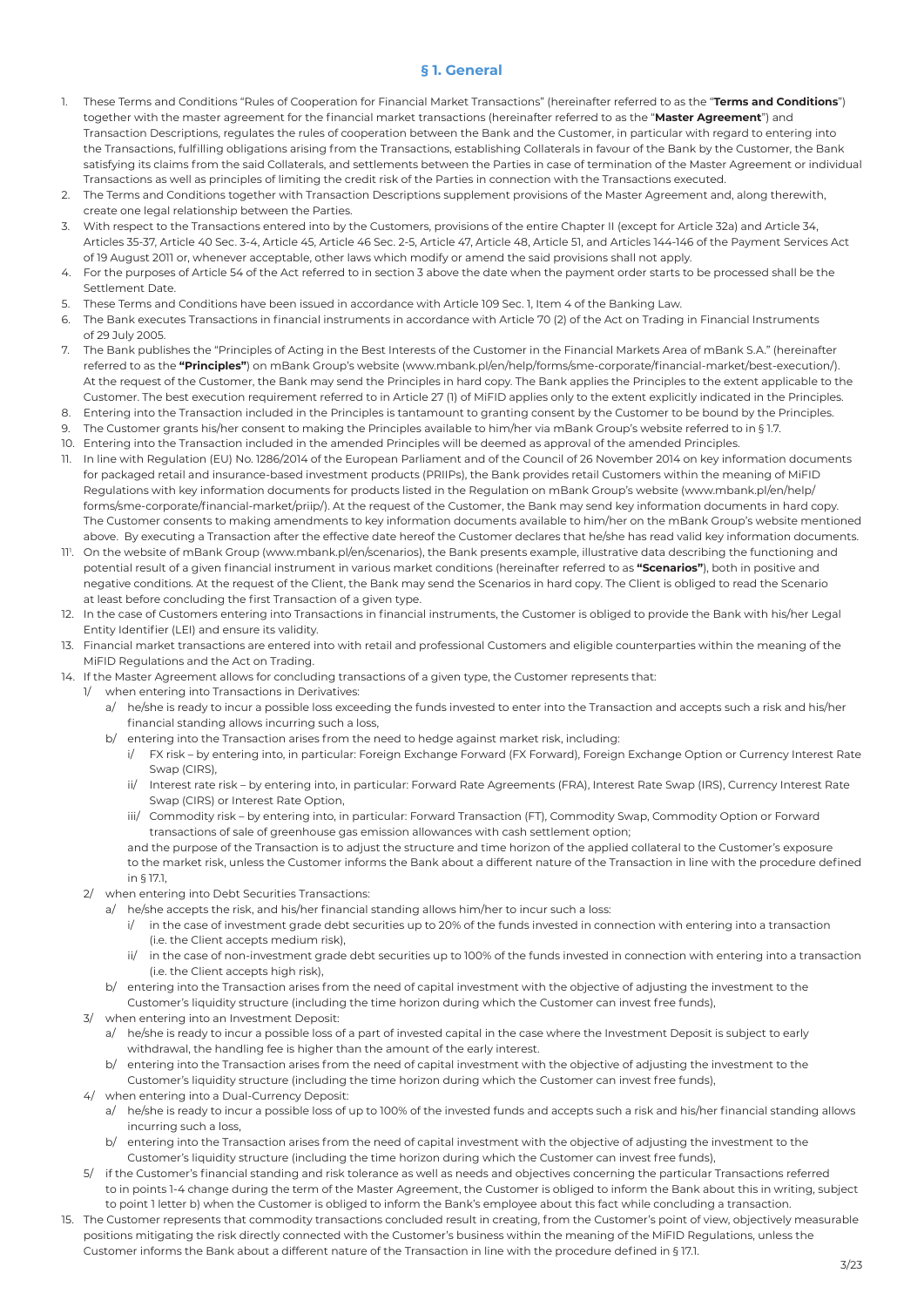- 16. In the case when a given Transaction type is subject to the obligation to trade for the Customer within the meaning of Article 28 of the MIFIR Regulations, the Customer is obliged to inform the Bank about this fact in writing.
- 17. The Customer undertakes to immediately provide the Bank upon its request with any information, documents and data that may be reasonably expected by the Bank in order to fulfill its obligations, in particular reporting or publication obligations, which may be incumbent on it.
- 18. In connection with the conclusion of Transactions based on quotations provided by phone, the Bank does not perform the function of another liquidity provider within the meaning of Commission Delegated Regulation (EU) 2017/575 (UE) 2017/576 of 8 June 2016 supplementing Directive 2014/65/EU of the European Parliament and of the Council on markets in financial instruments with regard to regulatory technical standards concerning the data to be published by execution venues on the quality of execution of transactions and thus the Bank may refuse to enter into the Transaction.
- 19. The Bank is a systematic internaliser within the meaning of the MiFIR with respect to selected financial instruments.
- 20. If the Customer executes FX Spot Transactions or Term Deposit Transactions in accordance with the Terms and Conditions, the provisions of the Terms and Conditions referring to the Master Agreement shall apply accordingly to the Integrated Bank Account Agreement. If the Terms and Conditions and the Integrated Bank Account Agreement vary, the Integrated Bank Account Agreement shall prevail.

# **§ 2. Definitions**

|    | 1. Additional Collateral (39) <sup>1</sup>         | Collateral established by the Customer (other than the Required Collateral or Minimum Collateral),<br>specified as the Additional Collateral in the Credit Support Agreement.                                                                                                                                                                                                                                                                                                                                                                                                                                                                                                                  |
|----|----------------------------------------------------|------------------------------------------------------------------------------------------------------------------------------------------------------------------------------------------------------------------------------------------------------------------------------------------------------------------------------------------------------------------------------------------------------------------------------------------------------------------------------------------------------------------------------------------------------------------------------------------------------------------------------------------------------------------------------------------------|
|    | 2. Additional Obligations (45)                     | obligations imposed on the Customer, as determined in the Credit Support Agreement as the<br>Additional Obligations, the non-performance of which vests the Bank with the right to request the<br>Customer to establish the Additional Collateral or perform a Partial Early Termination of Transaction,<br>closing of the FRA Transaction, Early Withdrawal of Deposit, Early Termination of Transaction, Option<br>Repurchase Transaction, Closing Transaction (hereinafter the "Reduction").                                                                                                                                                                                                |
|    | <b>3.</b> Amount of the Limit (17)                 | if the Credit Support Agreement provides for establishing of the Required Collateral, then this is the<br>amount provided in the Credit Support Agreement up to which the Customer is discharged from<br>an obligation to establish the Required Collateral.                                                                                                                                                                                                                                                                                                                                                                                                                                   |
|    | 3 <sup>1</sup> . Act on Trading (38 <sup>1</sup> ) | [Polish] Act on Trading in Financial Instruments of 29 July 2005 (as amended).                                                                                                                                                                                                                                                                                                                                                                                                                                                                                                                                                                                                                 |
|    | 4. Bank (1)                                        | mBank S.A.;                                                                                                                                                                                                                                                                                                                                                                                                                                                                                                                                                                                                                                                                                    |
|    | 5. Banking Law $(22)$                              | [Polish] Act dated 29 August 1997 – Banking Law (as amended).                                                                                                                                                                                                                                                                                                                                                                                                                                                                                                                                                                                                                                  |
|    | 6. Bankruptcy Law (23)                             | [Polish]Act dated 28 February 2003 – Bankruptcy and Reconstruction Law (as amended).                                                                                                                                                                                                                                                                                                                                                                                                                                                                                                                                                                                                           |
| 7. | <b>Business Day (4)</b>                            | every day, save for Saturday, Sunday or statutory holiday, on which the Bank conducts business<br>activity on the financial market and performs settlements in currencies, in which the Transaction<br>is denominated; if the Customer is a business entity having it registered seat outside the Republic<br>of Poland to whom the EMIR Legislation apply, then, within the scope of confirmation of Transactions<br>in Derivatives on the days set in accordance with the principle stipulated in the above sentence,<br>the statutory holidays in the state where the Customer has its registered seat shall also be excluded<br>pursuant to the principle set forth in the sentence above. |
|    | <b>7'. CCP</b> $(3)$                               | a legal person acting between counterparties of contracts in trade on at least one financial market,<br>becoming a purchaser for every seller and a seller for every purchaser.                                                                                                                                                                                                                                                                                                                                                                                                                                                                                                                |
|    | <b>8. Civil Code (12)</b>                          | means [Polish] Act dated 23 April 1964 - Civil Code.                                                                                                                                                                                                                                                                                                                                                                                                                                                                                                                                                                                                                                           |
|    | 9. Collateral (42)                                 | as stipulated in the Master Agreement, Credit Support Agreement or any other agreement, a Collateral<br>to secure the Bank's claims resulting from the Transaction or Master Agreement executed that the<br>Customer is obligated to establish. A Collateral may be a Required Collateral, Minimum Collateral<br>or Additional Collateral.                                                                                                                                                                                                                                                                                                                                                     |
|    | 10. Confirmation (21)                              | document or information in an electronic form prepared by the Bank presenting the Transaction Terms<br>agreed by the Parties.                                                                                                                                                                                                                                                                                                                                                                                                                                                                                                                                                                  |
|    | 11. Credit Support Agreement (38)                  | agreement regulating the rules of establishing of the Collateral by the Customer.                                                                                                                                                                                                                                                                                                                                                                                                                                                                                                                                                                                                              |
|    | 12. Customer (11)                                  | a sole trader, legal person or other organisational unit without legal personality vested, by virtue of law,<br>with the legal capacity and capacity to perform acts in law.                                                                                                                                                                                                                                                                                                                                                                                                                                                                                                                   |
|    | 13. Customer's Exposure (9)                        | the value of the equivalent of the market risk for the Transactions that the Transaction Package<br>consists of, as determined by the Bank in order to calculate the value of the Required Collateral; the<br>Customer's Exposure consists of the Net Present Value of the Transaction Package, and, if the Credit<br>Support Agreement so provides, the Minimum Collateral, if required for specific Transactions of which<br>the Transaction Package consists.                                                                                                                                                                                                                               |
|    | 13 <sup>1</sup> . Derivatives $(10^1)$             | derivatives within the meaning of the EMIR Regulations.                                                                                                                                                                                                                                                                                                                                                                                                                                                                                                                                                                                                                                        |
|    | 14. Derivative Transaction (35)                    | Transaction defined in the Transaction Description as derivative transaction.                                                                                                                                                                                                                                                                                                                                                                                                                                                                                                                                                                                                                  |
|    | 15. Early Termination (37)                         | performance by the Bank, as a result of occurrence of Event of Default or Termination Event,<br>of immediate settlement of all or certain Transactions, save for Term Deposit Transactions, pursuant<br>to these Terms and Conditions.                                                                                                                                                                                                                                                                                                                                                                                                                                                         |

<sup>1</sup> Translator's note: the number at the end of definition means its ordinal number in the Polish language version.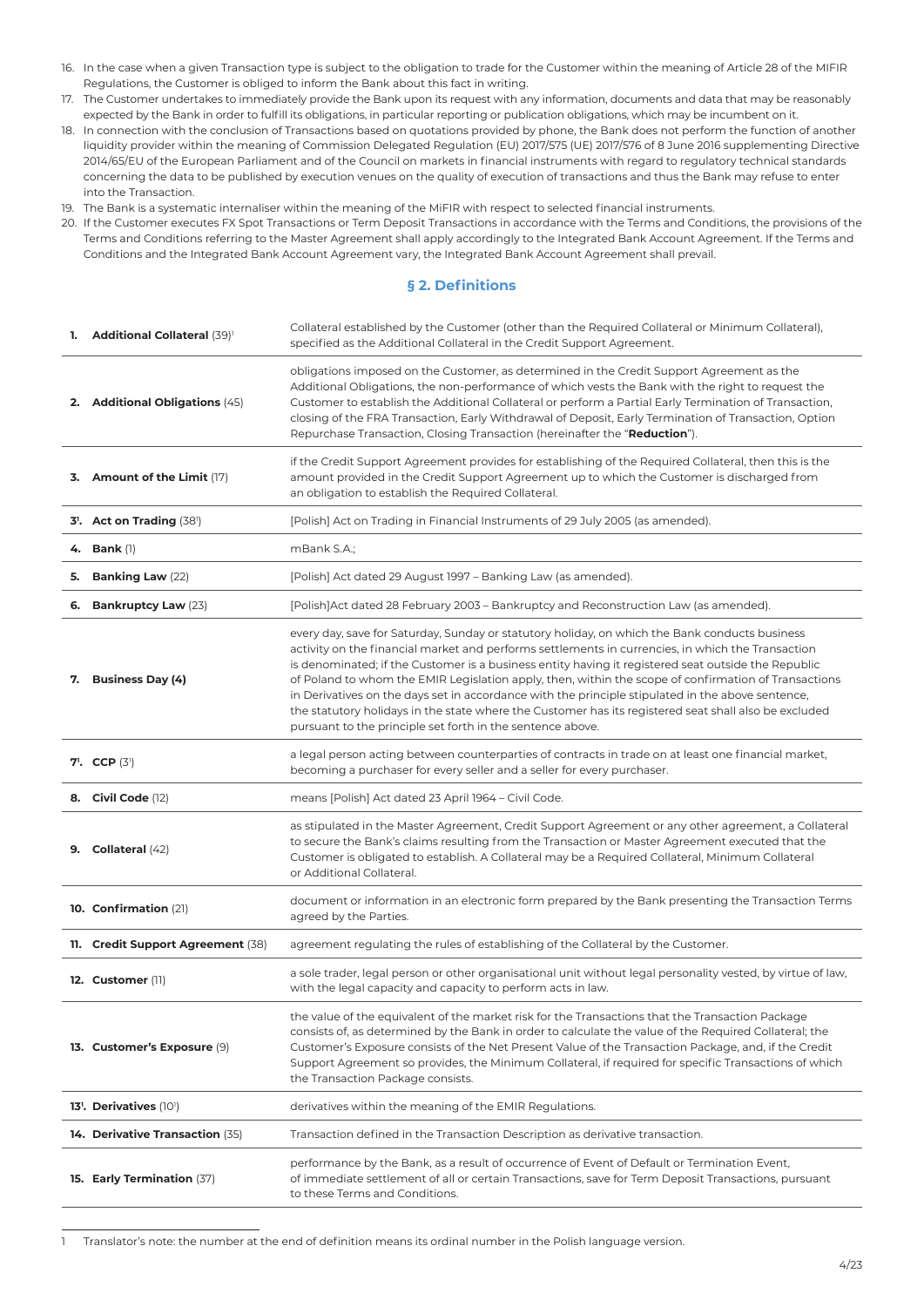| 16. Early Termination Amount (16)                      | an amount of the cash obligation calculated by the Bank that is due to the Bank from the Customer<br>or to the Customer from the Bank on account of Early Termination.                                                                                                                                                                                                                                                                                                                                                                                                                                                                                                                                                                                                                                                                                                                                                                                                                                                                                                                                                                                                 |
|--------------------------------------------------------|------------------------------------------------------------------------------------------------------------------------------------------------------------------------------------------------------------------------------------------------------------------------------------------------------------------------------------------------------------------------------------------------------------------------------------------------------------------------------------------------------------------------------------------------------------------------------------------------------------------------------------------------------------------------------------------------------------------------------------------------------------------------------------------------------------------------------------------------------------------------------------------------------------------------------------------------------------------------------------------------------------------------------------------------------------------------------------------------------------------------------------------------------------------------|
| 17. Early Termination Date (6)                         | means a date on which the Bank performs the Early Termination.                                                                                                                                                                                                                                                                                                                                                                                                                                                                                                                                                                                                                                                                                                                                                                                                                                                                                                                                                                                                                                                                                                         |
| 18. EMIR Legislation (27)                              | the EMIR Regulation along with the secondary legislation thereto, in particular the delegated regulations.                                                                                                                                                                                                                                                                                                                                                                                                                                                                                                                                                                                                                                                                                                                                                                                                                                                                                                                                                                                                                                                             |
| 19. EMIR Regulation (29)                               | the Regulation of the European Parliament and of the Council (EU) No. 648/2012 of 4 July 2012 on OTC<br>derivatives, central counterparties (CCPs) and trade repositories (TRs) (EMIR).                                                                                                                                                                                                                                                                                                                                                                                                                                                                                                                                                                                                                                                                                                                                                                                                                                                                                                                                                                                |
| 20. ESMA (10)                                          | the European Securities and Markets Authority.                                                                                                                                                                                                                                                                                                                                                                                                                                                                                                                                                                                                                                                                                                                                                                                                                                                                                                                                                                                                                                                                                                                         |
| 21. Event of Default $(24)$                            | event referred to in § 9.1 that may trigger Early Termination Procedure.                                                                                                                                                                                                                                                                                                                                                                                                                                                                                                                                                                                                                                                                                                                                                                                                                                                                                                                                                                                                                                                                                               |
| 22. Financial Counterparty (13)                        | the Customer who is the Financial Counterparty within the meaning of the EMIR Legislation.                                                                                                                                                                                                                                                                                                                                                                                                                                                                                                                                                                                                                                                                                                                                                                                                                                                                                                                                                                                                                                                                             |
| 23. Force Majeure (31)                                 | an extraordinary factual or legal event that could not have been foreseen, avoided or prevented by the<br>Parties in the normal course, as a result of which performance of settlement or other activities related<br>to the Transactions, the Master Agreement or the Credit Support Agreement becomes impossible.                                                                                                                                                                                                                                                                                                                                                                                                                                                                                                                                                                                                                                                                                                                                                                                                                                                    |
| 24. Foreign Exchange Rates<br>Table $(33)$             | Table of FX rates of mBank S.A., applicable at the moment of currency conversion.                                                                                                                                                                                                                                                                                                                                                                                                                                                                                                                                                                                                                                                                                                                                                                                                                                                                                                                                                                                                                                                                                      |
| 24 <sup>1</sup> . Mark-up (17 <sup>1</sup> )           | the difference between the Transaction price quoted for the Customer and the price of maintaining the<br>position by the Bank.                                                                                                                                                                                                                                                                                                                                                                                                                                                                                                                                                                                                                                                                                                                                                                                                                                                                                                                                                                                                                                         |
| <b>24<sup>2</sup>. MiFID</b> $(3^2)$                   | Directive 2014/65/EU of the European Parliament and of the Council of 15 May 2014 on markets<br>in financial instruments and amending Directive 2002/92/EC and Directive 2011/61/EU (as amended)                                                                                                                                                                                                                                                                                                                                                                                                                                                                                                                                                                                                                                                                                                                                                                                                                                                                                                                                                                       |
| 24 <sup>3</sup> . MIFID Regulations (27 <sup>1</sup> ) | MiFID together with delegated and implementing acts.                                                                                                                                                                                                                                                                                                                                                                                                                                                                                                                                                                                                                                                                                                                                                                                                                                                                                                                                                                                                                                                                                                                   |
| 24 <sup>4</sup> .MIFIR Regulations (27 <sup>2</sup> )  | Regulation (EU) No 600/2014 of the European Parliament and of the Council of 15 May 2014 on markets<br>in financial instruments and amending Regulation (EU) No 648/2012 (as amended) with implementing acts.                                                                                                                                                                                                                                                                                                                                                                                                                                                                                                                                                                                                                                                                                                                                                                                                                                                                                                                                                          |
| 25. Minimum Collateral (40)                            | Collateral determined by the Bank on the basis of comprehensive assessment of risk resulting from the<br>given Transaction, taking into account in particular its type, currency, Transaction amounts, nominal<br>values, the term for which it has been executed, price volatility level or underlying instrument volatility<br>level; in the course of agreeing on the Transaction Terms, upon express request of the Customer, the<br>Bank shall specify the value of the Minimum Collateral concerning any given Transaction.                                                                                                                                                                                                                                                                                                                                                                                                                                                                                                                                                                                                                                      |
| 26. Net Present Value (2)                              | calculated for a single Transaction, an amount denominated in PLN constituting the Net Present Value<br>of the given Transaction determined and calculated in good faith by the Bank; when performing the<br>calculations the Bank shall take into account the data and information available to the Bank, including<br>in particular the following:<br>1/ Valuation models applied by the Bank, current market data (in particular currency rates, reference<br>rates, commodities prices, volatility levels, prices of securities or other indices relevant for the given<br>market) available from the news agency services (e.g. Reuters, Bloomberg), data obtained from<br>other financial institutions or data obtained from the internal sources of the Bank; or<br>2/ The cost that the Bank would have to incur if it had to terminate the Transaction and enter into<br>transactions replacing the Transactions terminated on account of the Early Termination;<br>The Net Present Value is a positive number where the market valuation is unfavourable for the<br>Customer or a negative number where the market valuation is favourable for the Customer. |
| 27. Net Present Value<br>of Transaction Package (3)    | a sum of the Net Present Values of the Transactions of which the Transaction Package consists;                                                                                                                                                                                                                                                                                                                                                                                                                                                                                                                                                                                                                                                                                                                                                                                                                                                                                                                                                                                                                                                                         |
| 28. Non-Financial Counterparty (14)                    | the Customer who is the Non-Financial Counterparty within the meaning of the EMIR Legislation.                                                                                                                                                                                                                                                                                                                                                                                                                                                                                                                                                                                                                                                                                                                                                                                                                                                                                                                                                                                                                                                                         |
| 29. Non-Financial Counterparty +<br>(15)               | the Customer who is the Non-Financial Counterparty as referred to in Article 10(1)(b) of the EMIR<br>Regulation, to whom Article 10(2) of the EMIR Regulation does not apply.                                                                                                                                                                                                                                                                                                                                                                                                                                                                                                                                                                                                                                                                                                                                                                                                                                                                                                                                                                                          |
| <b>30. Party</b> (32)                                  | the Customer or the Bank.                                                                                                                                                                                                                                                                                                                                                                                                                                                                                                                                                                                                                                                                                                                                                                                                                                                                                                                                                                                                                                                                                                                                              |
| <b>31. Pricing Date (7)</b>                            | Business Day on which the Bank calculates the Net Present Value of the Transaction Package and the<br>value of the Minimum Collaterals.                                                                                                                                                                                                                                                                                                                                                                                                                                                                                                                                                                                                                                                                                                                                                                                                                                                                                                                                                                                                                                |
| 32. Required Collateral (41)                           | Collateral determined by the Bank, which the Customer is obligated to establish pursuant to §18 and<br>19 below, defined as the Required Collateral in the Credit Support Agreement.                                                                                                                                                                                                                                                                                                                                                                                                                                                                                                                                                                                                                                                                                                                                                                                                                                                                                                                                                                                   |
| $321$ . Restructuring Law $(231)$                      | the Restructuring Law Act of 15 May 2015 (as amended).                                                                                                                                                                                                                                                                                                                                                                                                                                                                                                                                                                                                                                                                                                                                                                                                                                                                                                                                                                                                                                                                                                                 |
| 33. Settlement Account (26)                            | an account for settlement of claims under the Master Agreement, Transactions or Collaterals:<br>the Customer's (current or shadow) bank account maintained with the Bank, specified by the<br>1/<br>Customer in the Information Sheet or other written statement of the Customer approved by the<br>Bank, stipulated in the course of agreeing on the Transaction Terms;<br>the Customer's bank account maintained by other bank specified by the Customer in the<br>2/<br>Information Sheet or in any other written statement of the Customer accepted by the Bank.                                                                                                                                                                                                                                                                                                                                                                                                                                                                                                                                                                                                   |
| 34. Settlement Date (5)                                | Business Day agreed between the Parties when agreeing on the Transaction Terms on which the<br>Transaction Settlement occurs pursuant to provisions of §8 below.                                                                                                                                                                                                                                                                                                                                                                                                                                                                                                                                                                                                                                                                                                                                                                                                                                                                                                                                                                                                       |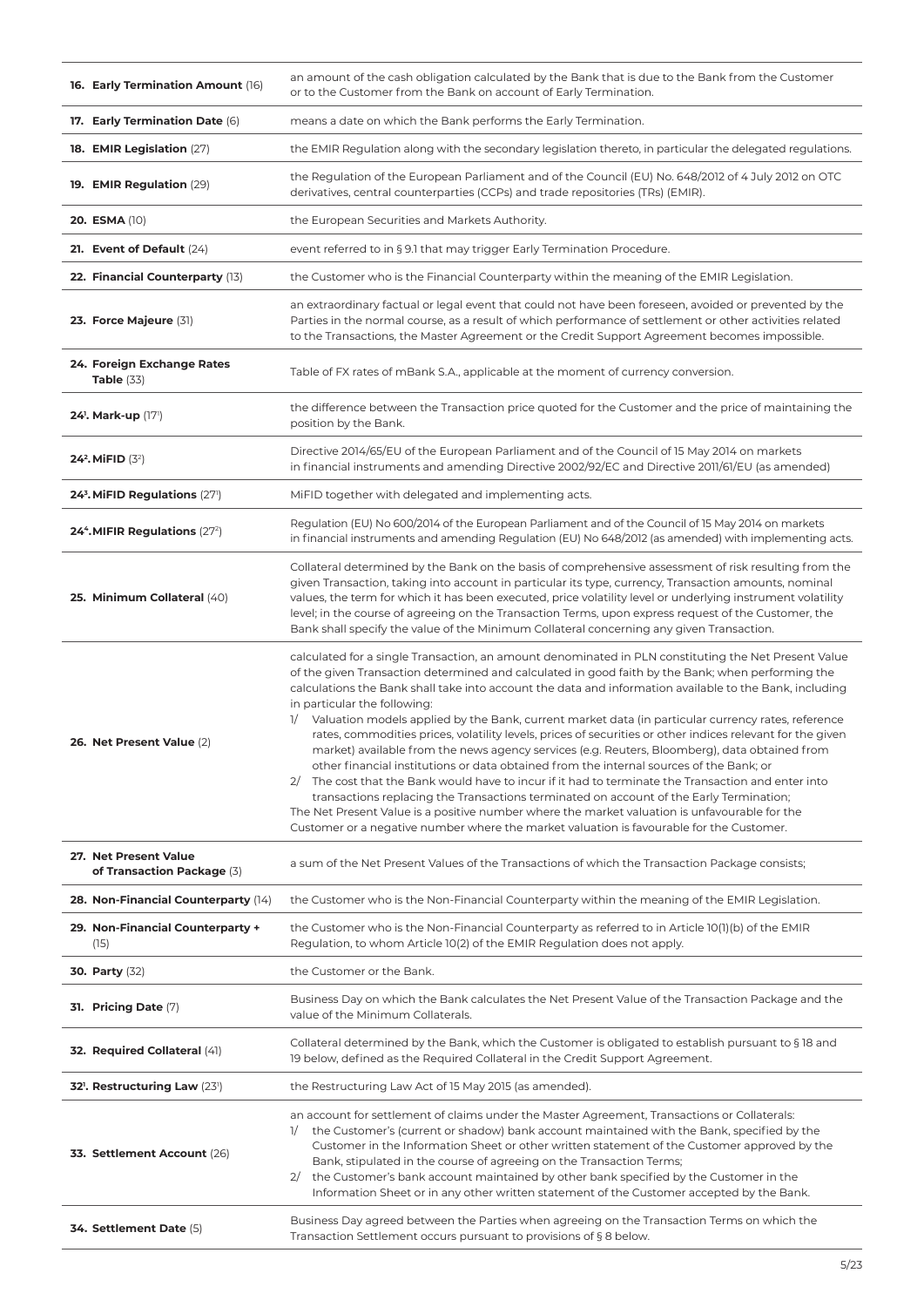| <b>35. Tax Event (43)</b>         | such change in the provisions of the tax law or the official interpretation thereof as a result of which<br>if a Party intends to duly perform its financial obligations under the Master Agreement or any<br>Transaction the Party needs to incur excessive costs or glaring loss. |
|-----------------------------------|-------------------------------------------------------------------------------------------------------------------------------------------------------------------------------------------------------------------------------------------------------------------------------------|
| 36. Termination Event (25)        | event referred to in § 11.1.                                                                                                                                                                                                                                                        |
| 37. Trade Repository (28)         | an entity authorised pursuant to the EMIR Legislation to collect and maintain the details concerning<br>the Transaction.                                                                                                                                                            |
| 38. Transaction (34)              | transaction entered into by the Customer with the Bank under the Master Agreement.                                                                                                                                                                                                  |
| 39. Transaction Date (8)          | Business Day on which the Parties agree on the Transaction Terms.                                                                                                                                                                                                                   |
| 40. Transaction Description (18)  | description delivered to the Customer by the Bank constituting an appendix to these Terms and<br>Conditions, containing description of specific Transactions selected by the Customer executed under<br>the Master Agreement.                                                       |
| 41. Transaction Notification (44) | notification, to the Trade Repository, of execution, change, termination, adjustment and/or any other<br>activity concerning Transactions in Derivatives, performed in conformity with the rules and on the<br>deadlines specified in the EMIR Legislation.                         |
| 42. Transaction Package (19)      | collection of non-settled Derivative and/or other Transactions, on the condition that the Transaction<br>Description provides that they form parts of the Transaction Package.                                                                                                      |
| 43. Transaction Platform (20)     | electronic distribution channel made available by the Bank through mBank's internet Customer service<br>system: mBank CompanyNet that allows to agree on the Transaction Terms.                                                                                                     |
| 44. Transaction Settlement (30)   | performance of the Parties' obligations resulting from the Transaction within deadlines agreed by the<br>Parties or, if the performance is delayed, within later deadlines pursuant to §8.                                                                                          |
| 45. Transaction Terms (36)        | the essential terms (essentialia negotii) of the given Transaction, as specified in the Transaction<br>Descriptions and, provided that such terms are agreed, any other additional Transaction terms,<br>as agreed between the Parties.                                             |

### **§ 3. General Advice**

- 1. As a part of entering into Transactions with the Customers, the Bank may provide investment advice of general nature ("general advice"), concerning investing in financial instruments in accordance with the following principles:
	- 1/ general advice shall not be provided with regard to the needs and situation of the Customer nor shall it constitute a recommendation to undertake specific steps in connection with a given financial instrument;
	- 2/ general advice may be provided by phone, verbally, or in writing,
	- 3/ general advice may only be provided by the authorised employees of the Bank,
	- 4/ general advice shall consist in providing information about financial instruments and may in particular apply to results (including historical results) of investing in financial instruments, comparison of financial instruments, comparison of services provided by the Bank, information on the characteristics of financial instruments, in particular the benefits of using them, the associated risks, the terms and conditions, and the situation in which they can be used, providing the Customers with information about the market situation, market reports and analyses or other type of information prepared by the Bank or other entities,
	- 5/ provision of general advice shall not account for the preparation of investment or financial analyses or other recommendation of a general character concerning the Transactions on financial instruments,
	- 6/ provision of general advice shall not account for the provision of investment advice service,
	- the Bank shall not provide investment advice services unless, in order to provide such service the Bank enters with the Customer into a written agreement on providing investment advice services.
- 2. The Bank shall not be liable for any actions or investment decisions, or for any investment results, including in particular under the Transactions entered into with the Bank, generated by the Customer in connection with providing general advice, or for results of such actions and decisions.

### **§ 4. Risks**

- 1. The Bank, acting in accordance with its knowledge of the market and experience, shall present the Customer with a general description of the risks attributable to the transactions on financial instruments. When entering into a Transaction, the Customer should in particular take into account the following:
	- 1/ risks indicated in the Transaction Description, including the market risks,
	- 2/ legal risk attributable to the possibility of changes to legal regulations or, potentially, to non-observance thereof; a change in the legislation or an illegal/unlawful activity may result in sudden and significant deterioration in the business parameters, and, therefore, may adversely affect the valuation or settlement of the Transaction,
	- 3/ financial leverage effect; the Derivative Transactions or forward transactions entail the so-called financial leverage effect, which means that a Transaction may yield a very large profit (including premium payment) or bring a very large loss in comparison with funds committed by the Customer in order to enter into the Transaction (in particular payment of premium or establishment of Collateral) accounting only for a portion, quite often insignificant, of the nominal value of the Transaction; therefore, a change in the market risk factors may result in a proportionally greater change in the current pricing of the Transaction (Net Present Value) or the amount of settlement of the Transaction in comparison with the funds committed by the Customer,
	- 4/ potentially high volatility of prices and valuations of the Transaction, understood as the volume of the price or the Transaction valuation fluctuations in specific time frames; considering that the Transaction is an instrument of the over-the-counter market (so-called "**OTC Market**"), Transaction valuation and price may be subject to high, quite frequently salutatory, changes, even in short time intervals, and the dynamics of these changes may take various levels; high volatility may in particular be the result of a limited volatility of the OTC market,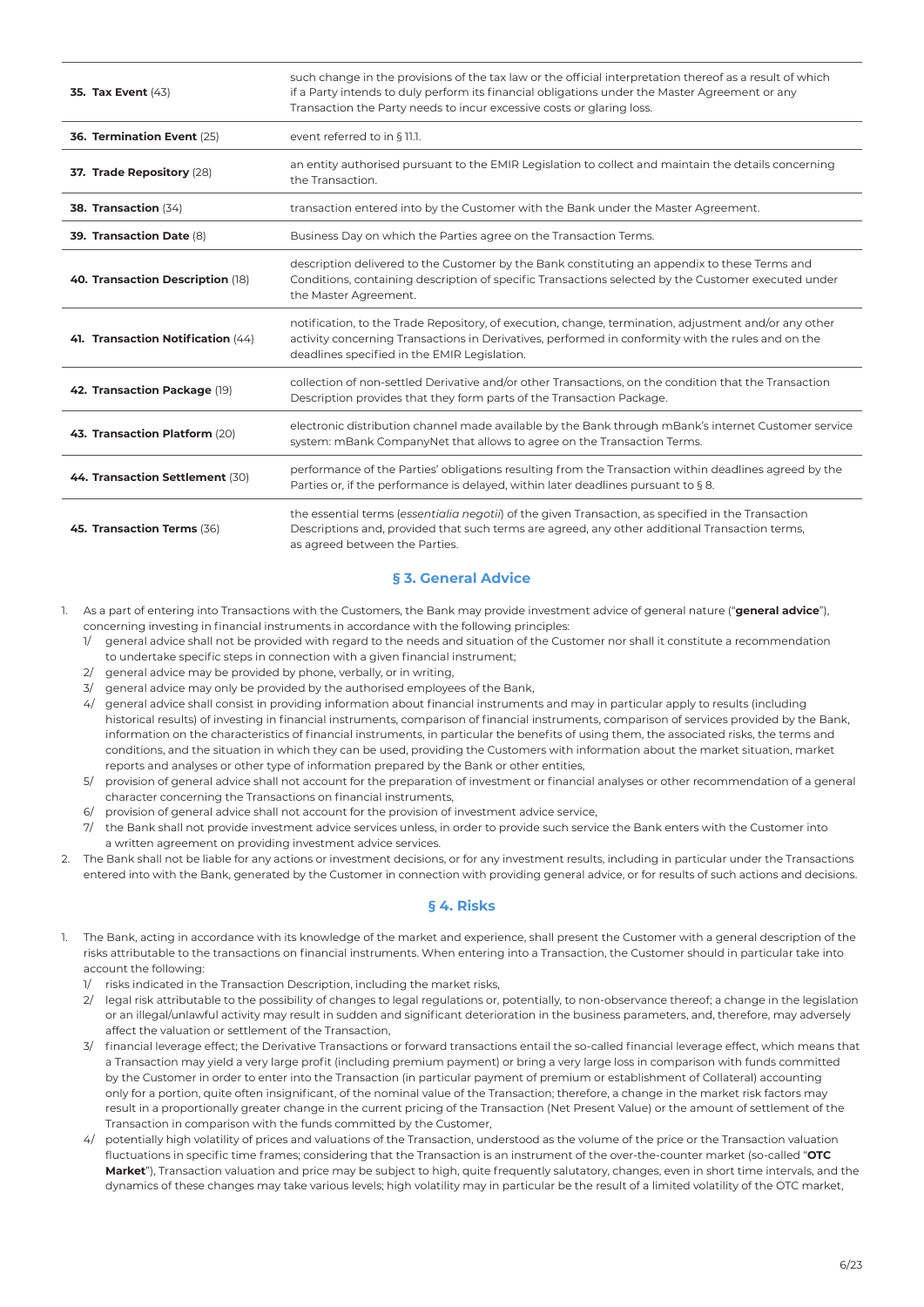- requirements related to establishing the Collaterals; in accordance with these Terms and Conditions, the Customer shall be obligated to establish a Collateral for the Transaction settlement; as a result of adverse market changes that have effect on deterioration in the valuation of the Transaction the Customer may need to supplement the Collateral up to the value of the Required Collateral; the Customer should also be aware that in the event of the Transaction termination, entering into a repurchase Transaction or settlement of the Transaction, a potential loss may exceed the amount of the established Collateral; the Collateral established by the Customer pursuant to these Terms and Conditions shall not be treated as an advance payment, earnest money or any other performance on the account of the fulfilment of future obligations of the Customer towards the Bank in connection with the executed Transaction; such Collateral may be set off against those obligations pursuant to these Terms and Conditions or the Credit Support Agreement,
- 6/ The risk of contracting a financial obligation as a result of entering into a Transaction; when entering into a Transaction, the Customer contracts an obligation that may consist in the payment of the settlement amount, premium or payment for the currency delivered, securities or in the delivery of currency or securities and/or greenhouse gas emission allowances; obligation consisting in the payment of the settlement amount is an obligation with an amount thereof not specified in advance that may result for the Customer with a debt on the Settlement Date; obligation to deliver sold currency may become converted into financial obligation in accordance with the provisions of these Terms and Conditions or the Transaction Description in the event of the Early Termination or failure to perform the obligations by the Customer; the remaining claims of the Bank against the Customer that may arise in connection with entering into the Transaction are set out in these Terms and Conditions or Transaction Description,
- 7/ the fact that Debt Securities, including Debt Securities being the subject of the Sell-Buy-Back Transactions and financial (monetary) means being the subject of collateral under which the ownership title is transferred by the Customer to the secured entity (the Bank) may be used by the Party to which the ownership title has been transferred. As a result:
	- a/ it is not possible to deliver a Debt Security on the Settlement Date, which has the following consequences:
		- i. the Parties will have to modify the Transaction Terms by changing the originally set Transaction Settlement Date, or
		- ii. a Debt Security being the subject of the Transaction will be replaced by another Debt Security with the same features, or iii. the Party which did not deliver the Debt Security will be obliged to pay the amount being the equivalent of the purchase price
	- of the same Debt Security on the initially set Settlement Date; b/ in the case when bankruptcy or restructuring proceedings are instigated towards the Bank, the procedure and rules of refunding of the collateral provided will be subject to relevant provisions of the Bankruptcy or Restructuring Law,
	- $c/$  in the case when the collateral is seized by the authority which has initiated enforcement proceedings towards the Bank, the Customer may demand the return of the collateral from the Bank, however, this case may lead to a situation presented in letter a).

 The measures referred to in letter a) may cause a loss in the case when one of the Parties undertakes an obligation towards a third party, the subject of which will be the Debt Security not delivered on time.

 Entering into the Transaction after the effective date of this provision will be treated as the Customer's consent to using the collateral transferred to the Bank.

- 2. The Customer should carry out assessment of the risk, financial, legal, accounting and tax consequences as well as suitability of the financial market Transactions for his business activity; the assessment should be performed by the Customer on his own or by way of obtaining a professional advice from independent entities that have relevant knowledge and experience in this respect.
- 3. The Bank shall not guarantee that the Customer achieves any specific economic result in connection with execution of the Transaction. Entering into a Transaction may generate either profit or loss.
- 4. The Customer shall enter into the Transactions on his own risk and responsibility; the Bank shall not be liable to the Customer for any loss that the Customer may suffer as a result of entering into a Transaction with the Bank, including in particular a loss resulting from noncomprehension or incorrect understanding by the Customer of the character or structure of the Transaction.
- 5. The Bank shall be liable for damage incurred by the Customer in connection with the Bank's failure to perform or properly perform the Master Agreement or the Transaction, up to an amount of the damage actually suffered by the Customer (the Bank shall be liable for the Customer's loss but not for the lost profits (*lucrum cessans*)).

# **§ 5. Entering into Transactions and Recording Communication**

- 1. Transaction shall be executed upon making concordant declarations of intent by the Parties with regard to the Transaction Terms.
- 2. Transaction may be executed by telephone or e-mail (provided that the Bank has given its consent to such a form), in particular through the Transaction Platform. Should the Bank wish to introduce in these Terms and Conditions an additional form of agreeing on the Transaction terms, the Bank needs only to inform the Customer thereof for such additional form to be effective.
- 3. The Bank may agree to executing the Transactions by way of offer and acceptance, which shall consist in submitting by one of the Parties an offer for entering into a Transaction on specific Transaction Terms. The Party submitting the offer shall specify the type of the offer and its validity date, including in particular the date and exact time of expiry of the offer. Upon submission of the offer, the Parties may reserve that the other Party's acceptance of the offer shall depend on occurrence of a specific event, in particular occurrence of a specific asset price, currency exchange rate or interest rate on the market. Provisions of Article 66' § 1 to Article 66' § 3 and Article 68' of the Civil Code shall not apply.
- 4. The Customer may withdraw his/her offer, provided that the Bank confirms that the offer has been withdrawn. If the Bank accepts an offer just before its expiry date, information that the offer has been accepted may be made available and sent to the Customer after the expiry of the offer's deadline.
- 5. When entering into Transactions, the Parties may agree on the Transaction Terms other than those specified in the Transaction Descriptions, provided that this is expressly specified in the course of agreeing on such Transaction Terms.
- 5<sup>1</sup>. In the case when pursuant to EMIR Legislation the Transaction is subject to the obligation of settlement by CCP, the Parties are obliged to agree on CCP to whom the Transaction Settlement is to be submitted.
- 6. The Parties may specify the Transaction Terms with regard to the mandatory conditions specified in the given Transaction Description using wording different than that provided in such Transaction Description, including in particular wording used in the trading practice, provided that the respective Transaction Terms defined in such Transaction Description may be attributed to such differently phrased definitions.
- 7. The persons authorized to enter into the Transactions on behalf of the Customer shall be individuals named by the Customer in the power of attorney contained in the Information Sheet or in a different power of attorney, provided that such power of attorney has been previously delivered to and approved by the Bank.
- 8. The parties identify the persons authorised to agree on the Transaction Terms with regard to:
	- the Client, if the Transaction Terms are being agreed:
	- a/ over the phone specifying the Customer's name and his/her full name, by the attorney in fact agreeing the Transaction Terms;
	- b/ through the Transaction Platform by positive identification and authentication of the person authorised by the Customer, which is carried out in the mBank CompanyNet system;
	- c/ by e-mail by contacting the Customer at the e-mail address specified by the Customer or his attorney in fact before the Transaction Terms have been agreed;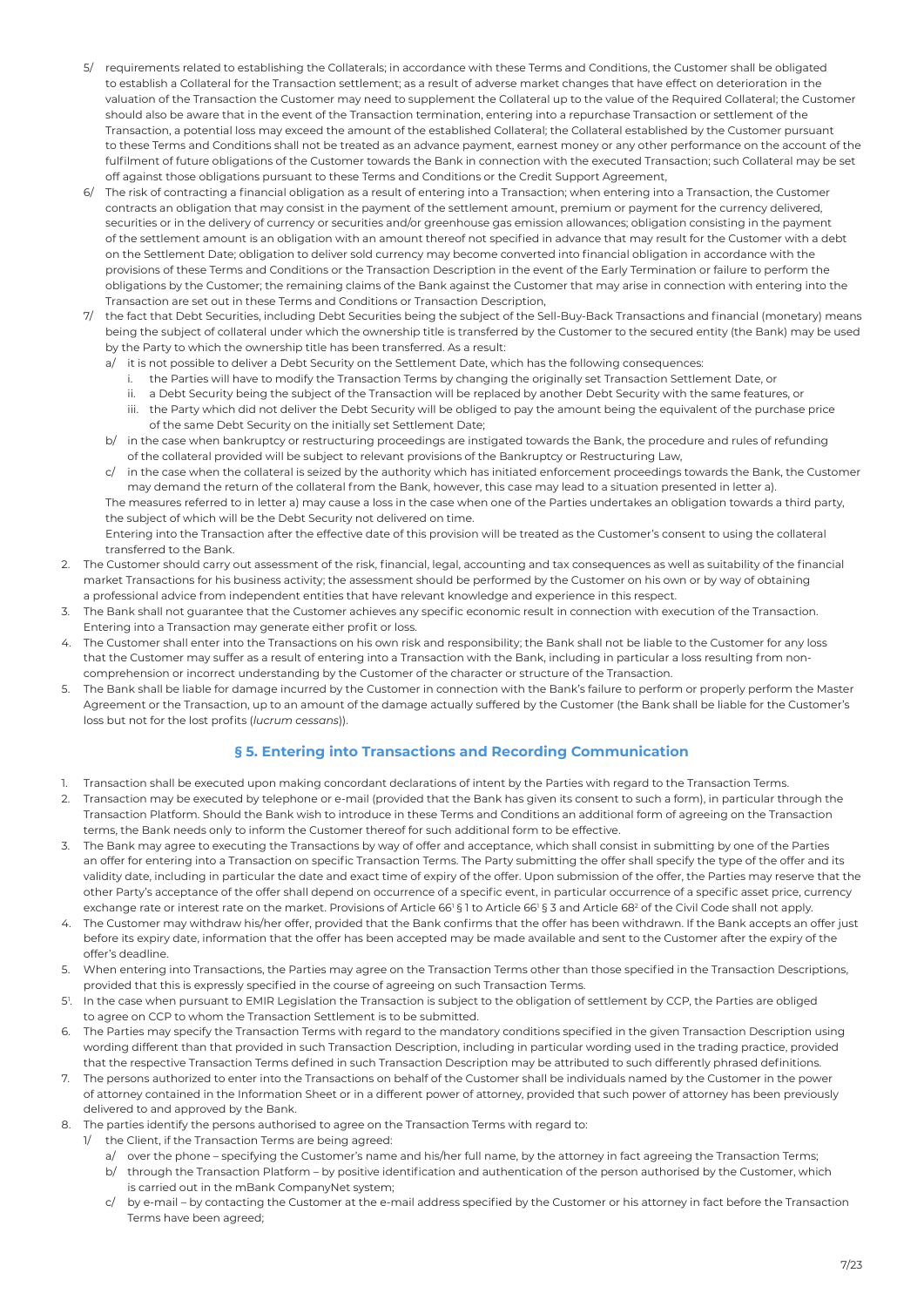- d/ via electronic platforms used in the interbank market, including technical solutions offered by Thomson Reuters or Bloomberg when an identifier which explicitly indicates the Customer and his/her attorney in fact as the Party making a declaration of will appears on the Bank's computer screen; at the Bank's request, the Customer is obliged to provide the Bank with an additional document containing a list of identifiers referred to in the previous sentence, assigned to particular persons entitled to enter into Transactions;
- 2/ the Bank, if the Transaction Terms are being agreed:
	- a/ over the phone by specifying the full name of the authorised employee of the Bank;
	- b/ by email by sending an email using a business email address containing the first name and surname of the authorised employee of the Bank, or by sending an email from commodity@mbank.pl;
	- c/ via electronic platforms used in the interbank market, including technical solutions offered by Thomson Reuters or Bloomberg when an ID which explicitly indicates the Bank as a Party making a declaration of will appears on the Customer's computer screen.
- 9. If a Transaction is executed by telephone, the Parties shall have the right to additionally identify each other by giving a password and answerback. Should such identification be impossible the Parties shall have the right to refuse to enter into the Transaction.
- 10. In line with the MiFID and MiFIR, the Bank records phone conversations and electronic communication, in particular the conversations or communication during which the Transaction Terms are agreed on. The Parties give their consent to recording communication. The recorded phone or electronic communication may be used as evidence in the case of any differences between the Parties as regards the conclusion and execution of the Master Agreement or Transactions, and in the case of arbitration or judicial proceedings.
- 11. The Customer shall be responsible for a Transaction entered into by an individual claiming to be authorised to enter into Transactions on behalf of the Customer, if such individual has used the password and answerback or identifier and token or used the e-mail address specified by the Customer or his attorney in fact. The Customer undertakes to secure any and all equipment and information necessary for identification against third party access. Transactions executed in violation of the security principles shall be binding upon the Customer.
- 12. If the Customer opts out from identification with a password or answerback, provisions of § 5.11 above shall apply accordingly.
- 13. The recorded phone or electronic communication which results or may result in entering into the Transaction is available at the Customer's request during the period of five years from the Transaction Date or longer if it is required by applicable law to make the communication available.
- 14. The Bank shall exercise due care to make the recorded communication available immediately, however, not later than within ten Business Days from the date when the Customer made his/her request. Given the complexity of the Customer's request and a possible necessity to obtain archive recordings, the Bank reserves the right to prolong this period, about which it shall immediately notify the Customer, indicating a new period of time to make the recorded communication available. The Bank has the right to collect a fee on account of making the recorded communication available in line with the "Tariff of banking fees and commissions of mBank for SME and Corporates".

### **§ 6. Transaction Platform**

- 1. Transaction Platform is made available only to those Customers who are a party to the Integrated Bank Account Agreement or Agreement on Using the Internet Customer Service System mBank CompanyNet of mBank S.A., who meet the technical requirements specified in the "Regulations on Opening, Holding and Closing an Integrated Bank Account at mBank S.A. – Part 2 mBank S.A. Internet Customer Service System mBank CompanyNet" or "Regulations "mBank S.A. Internet Customer Service System mBank CompanyNet".
- 2. Transaction Terms within the scope specified in the Information Sheet may be agreed through the Transaction Platform, provided that such transaction type has been made available in the Transaction Platform.
- 3. The Customer must not provide illegal or unlawful content through the Transaction Platform.
- 4. Specific principles for agreeing on the Transaction Terms and any additional services provided through the Transaction Platform are specified on the Transaction Platform web sites in the "HELP" section.

# **§ 7. Confirmations**

- 1. Following entering into a Transaction, the Bank shall promptly, however no later than until the end of the Business Day following the Transaction Execution Date, confirm the agreed Transaction Terms to the Customer by delivering the Confirmation to the Customer.
- 2. Confirmations may be delivered: in writing, by fax, in electronic form (in particular by e-mail or by making the Transaction Terms available to the Customer on the Transaction Platform) or in any other form agreed between the Parties. In the case of Term Deposit Transactions and FX Spot Transactions, Transaction Confirmation may consist of a statement of the current or shadow account made available to the Customer pursuant to the bank account agreement.
- 3. A Transaction shall be validly entered into regardless of whether the Transaction Confirmation has been provided. The content of the Confirmation may not amend the agreed Transaction Terms. The Transaction Confirmation shall not require signatures of the Parties or seal of the Bank.
- 4. The Customer shall verify the content of the received Transaction Confirmation.
- 5. Unless the Master Agreement or the Transaction Description provide otherwise, a Transaction may be deemed to be confirmed if the Customer raises no objection to the content of the Transaction Confirmation (in particular, confirms adjustments or amendments, if any, to the agreed Transaction Terms) until the end of the first (1st) Business Day after the date of receipt of the Confirmation.
- 6. In case of any discrepancies between the agreed Transaction Terms and the content of the Confirmation, the record of the agreed Transaction Terms shall prevail.

# **§ 8. Transaction Settlement**

- Subject to other provisions of these Terms and Conditions, the Master Agreement and the Transaction Descriptions, in order to settle the Transactions, the Parties shall make payments under the Transaction(s) in accordance with the agreed Transaction Terms.
- 1<sup>1</sup>. When calculating the amounts of liabilities and receivables arising from the Transaction Settlement, the Bank rounds the amounts off in accordance with the standard applicable at the interbank market for the given transaction type.
- 2. Transactions shall be settled through the Customer's Settlement Accounts maintained with the Bank. The Bank gives its consent to the settlements being made through the Customer's Settlement Accounts maintained with different bank.
- 3. If the Customer has more than one Settlement Account maintained with the Bank, the Customer shall be obligated to specify, at the time of entering into the Transaction at the latest, which of the Settlement Accounts maintained with the Bank shall serve the purpose of the Transaction Settlement. If, in the course of agreeing on the Transaction Terms, the Customer fails to specify any of the Settlement Accounts, the Transaction Settlement shall be made to the first of the Settlement Accounts specified in the Information Sheet that is maintained in the same currency as the currency of the Transaction Settlement.
- 4. In the case where the Customer wishes to perform the Transaction Settlement through the Settlement Account maintained with another bank, the Customer shall each time, no later than two Business Days prior to the Transaction Settlement date, indicate to the Bank such Settlement Account as the account designated for the Transaction Settlement purposes.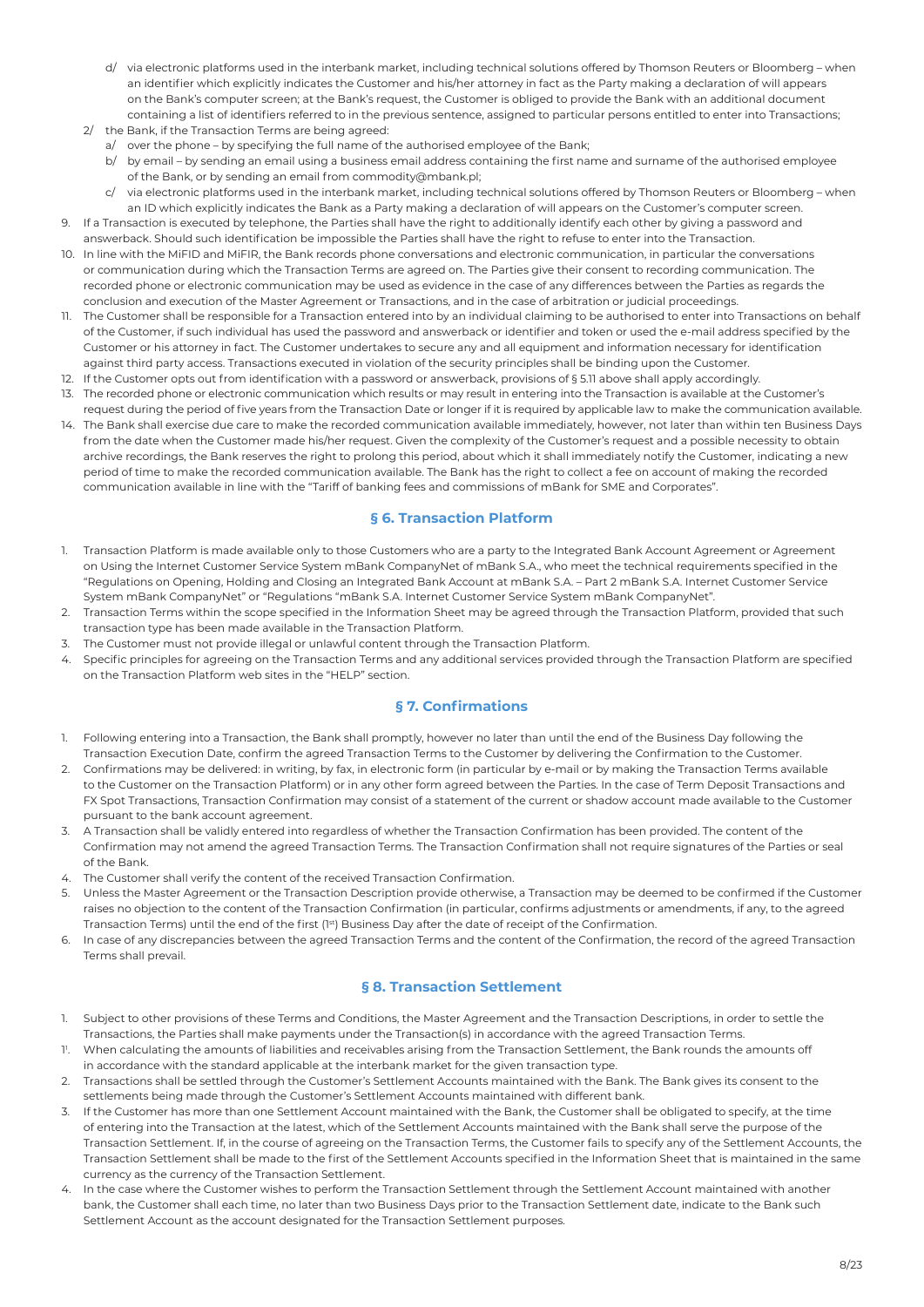- 5. The Customer may replace the Settlement Account maintained with the Bank and indicated in the Information Sheet with a different Settlement Account maintained with the Bank no later than two (2) Business Days before the Transaction Settlement. If the replacement referred to in the foregoing sentence occurs at a later time, the Customer shall not be entitled to any incidental benefits for the Bank's delay in payment under Transaction Settlement in favour of the Customer.
- The Customer shall be obligated to provide funds on the Customer's Settlement Account maintained with the Bank in an amount due to the Bank as at the liability maturity date, or, on the bank account indicated to the Customer by the Bank, in the instance referred to in the second sentence of § 8.2 above.
- 7. If the Transaction is settled through the Settlement Accounts maintained with the Bank, then, on the Settlement Date, the Bank shall credit or debit, respectively, the Settlement Account of the Customer maintained with the Bank with the full amount of the Customer's liability towards the Bank under Transaction Settlement regardless of the amount of the balance available on the Settlement Account of the Customer maintained with the Bank.
- 8. If on the Transaction Settlement Date there are no funds on the Settlement Account through which the Transaction Settlement is performed in an amount requested to perform the Transaction Settlement by the Bank, the Bank shall have the right to charge any (current or shadow) account of the Customer maintained with the Bank with an amount required to perform the Transaction Settlement; the Bank shall first charge the account maintained in the same currency as the Transaction Settlement currency.
- 9. If an account maintained in a different currency is credited or debited, the Bank shall convert the funds accumulated on such account at the rate quoted in the Foreign Exchange Rates Table applicable as at the moment of debiting. .
- 10. If the Transaction Settlement is performed through the Settlement Accounts of the Customer maintained with another bank, then: 1/ on the Settlement Date, the Customer shall transfer an amount required to perform the Transaction Settlement to the bank account specified by the Bank; the moment when the funds are recorded on the bank account specified by the Bank shall be deemed to be the moment of payment;
	- 2/ on the Settlement Date, the Bank shall transfer an amount required to perform the Transaction Settlement into the Settlement Account indicated by the Customer maintained outside the Bank;

 with the proviso that in a Transaction Settlement providing for mutual payment of liabilities on the same Settlement Date, the Bank shall have the right to refrain from payment as referred to in § 8.10.2 above until it receives the funds pursuant to § 8.10.1 above and refrain from payments on the Settlement Date if the Customer does not ensure funds in the bank account indicated by the Bank and in the period indicated by the Bank that allows the Bank to execute its payments on the Settlement Date, which will neither constitute an Event of Default with respect to the Bank nor entitle the Customer to demand default interest.

- 11. If an unauthorised debit arises on the Settlement Account of the Customer maintained with the Bank as a consequence of Transaction Settlement, the Customer shall be obligated to promptly repay the unauthorised debit.
- 12. If an unauthorised debit arises on the Settlement Account of the Customer maintained with the Bank or if the Customer has failed to secure funds in an amount equal to the amount due to the Bank under the Transaction Settlement on the bank account specified by the Bank – in the case when the Transaction Settlement is performed through the Settlement Account maintained with a different bank, the Bank shall have the right to charge interest for the delay in payment.
- 13. Repayment (performance) of pecuniary obligation under the Transaction by the Customer shall not be treated as an effective performance of the Transaction Settlement or repayment of any other payment falling due under the Transaction if the funds obtained by the Bank thereunder are subsequently returned following the decision of a competent court or authority or if the payment has been otherwise annulled.
- 14. In the case when the Transaction Settlement is submitted to CCP, the Transaction Settlement, as a result of a clearing novation, referred to in Article 45h.2.1 and 2 of the Act on Trading in Financial Instruments, is regulated by the relevant agreement concluded by each of the Parties with CCP or with a participant who, based on the agreement concluded with the Party, is obliged to perform the tasks of a participant being a Party to the Transaction Settlement ("Settlement Agent"). The rules for the Bank performing the function of a Settlement Agent for the Customer are regulated by a separate agreement.

# **§ 9. Events of Default**

- 1. Each of the following events occurring with respect to each Party shall constitute an Event of Default with respect to such Party (the "**Defaulting Party**"):
	- 1/ failure to perform a payment on its maturity date, which the Party is obliged to make under the Master Agreement or a Transaction;
	- 2/ occurrence of an unauthorised debit on the Customer's Settlement Account maintained with the Bank as a consequence of performing the Transaction Settlement;
	- 3/ the Customer's failure to establish the Collateral required by the Bank;
	- 4/ the Customer's failure to perform any obligation under the Master Agreement or a Transaction (other than that specified in § 9.1.1 above);
	- 5/ the Customer's failure to perform any obligation under the Credit Support Agreement; in particular failure to perform the Additional Obligation irrespective of whether the Bank has exercised its right to request that an Additional Collateral be established or Reduction be effected;
	- 6/ submitting false documents or making false representations or warranties, or submitting documents certifying untruth or making misrepresentations by the Customer, including representations and warranties made in connection with entering into a Transaction, the Master Agreement or any other agreement with the Bank, amendments thereto, as well as in connection with establishing the Collateral;
	- 7/ *deleted*
	- 8/ Occurrence of the following factual or legal events, which increase the risk of failure to fulfil the Customer's obligations resulting from the Transaction:
		- a/ fulfilment of any condition justifying termination or a request for immediate repayment under credit agreements, loan agreements, leasing agreements or other agreements of similar character charged with credit risk that the Customer is a party to;
		- b/ institution of enforcement proceedings or solvency safeguard procedure (postępowanie zabezpieczające) in which the amount of claims asserted accounts for a significant portion of liabilities of the Customer towards his creditors;
		- c/ delivery of a valid and final judgment or decision ordering the Customer to pay a sum in an amount accounting for a significant portion of liabilities of the Customer towards his creditors;
		- d/ seizure by the enforcement authority of debts under one or more one of the Settlement Accounts of the Customer maintained with the Bank;
		- e/ appointment of receivership or a different administrator for the Customer's enterprise;
		- f/ occurrence of events affecting the legal, financial or economic situation of the Customer, which, in the Bank's point of view may cause increase of the risk of the Customer's failure to meet his obligations under the Transactions executed;
	- 9/ occurrence of the following factual or legal events resulting in loss or decrease of the value of the Collateral, including in particular:
		- a/ establishing the Collateral ineffectively or discovering legal defect(s) in the assets constituting the Collateral;
		- b/ seizure by the enforcement authority of assets constituting the Collateral;
		- c/ establishment of the Collateral that is legally ineffective or is null and void.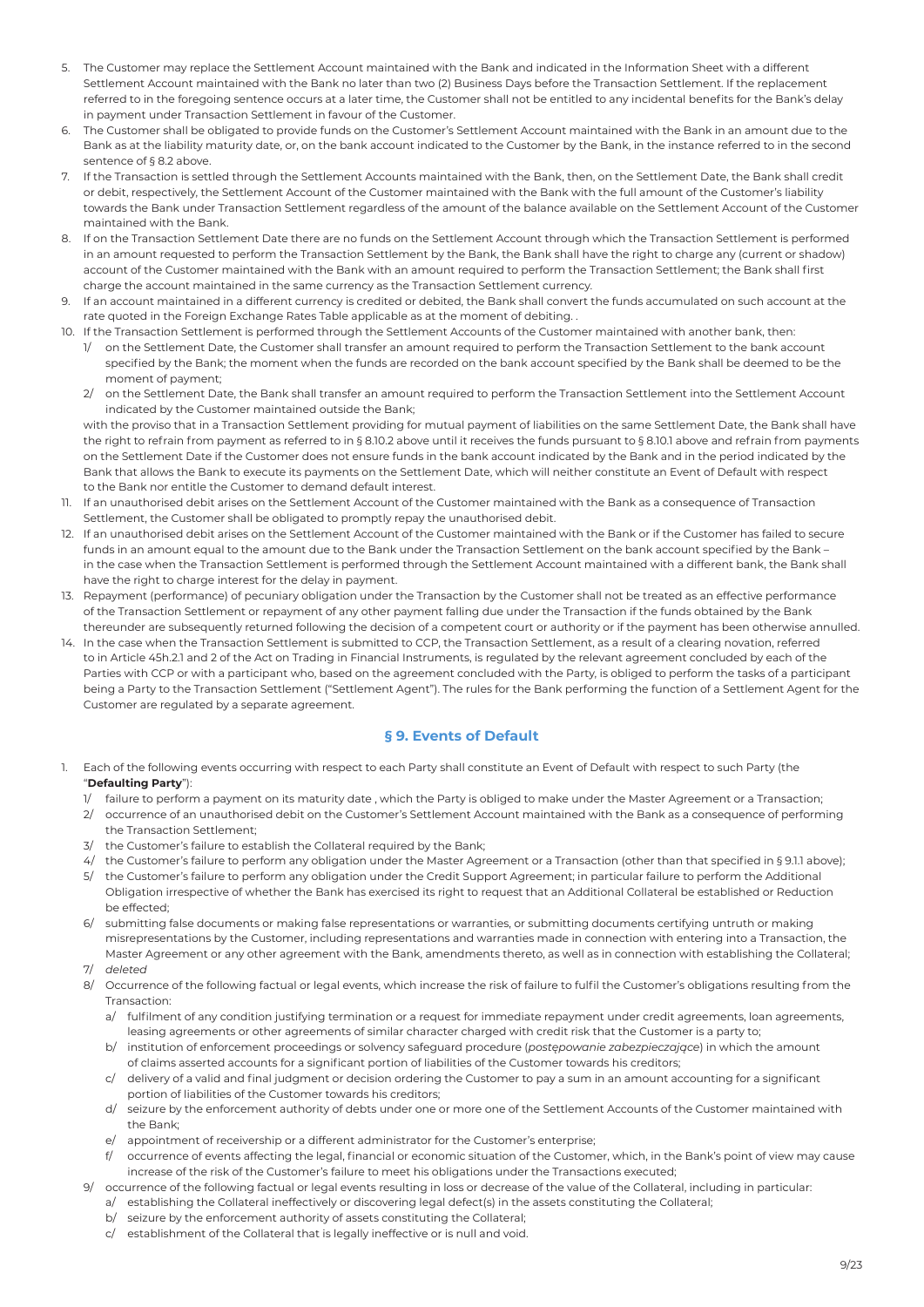- 10/ material breach by the Customer of terms of any transaction entered into with the Bank that is not a Transaction;
- 11/ the Customer's having ceased or threatening to cease to conduct the business activity in whole or in part;
- 12/ withdrawal or expiry of any consent or approval or other license required for the validity of the Master Agreement, the Transactions executed or allowing the Customer to perform his obligations under the Master Agreement or the executed Transaction.
- 2. The Defaulting Party shall be obligated to promptly inform the other Party (the "**Non-Defaulting Party**") of the occurrence of any of the Events of Default affecting the Defaulting Party.

# **§ 10. Consequences of Event of Default**

- 1. If an Event of Default occurs, then:
	- 1/ immediately after having become aware of the occurrence of Event of Default, the Non-Defaulting Party shall notify the Defaulting Party, by fax, e-mail or in writing, of stating the occurrence of Event of Default;
	- 2/ if, upon the lapse of the second (2nd) Business Day after the day of delivery (or attempted delivery pursuant to § 10.1 above) of the notice on the Event of Default, the Event of Default referred to in § 10.1 is continuing, then:
		- a/ if the Bank is the Non-Defaulting Party, the Bank shall have the right to perform an Early Termination by calculating the Net Present Value for each Transaction subject to Early Termination and calculate the Early Termination Amount pursuant to § 10.4 below; the day on which the Bank performs the Early Termination shall become the Early Termination Date;
		- b/ if the Bank is the Defaulting Party, and the notice referred to in § 10.1.1 above is not manifestly unfunded, the Bank shall set the Early Termination Date that may not fall later than on the twentieth (20<sup>th</sup>) Business Day after the notice referred to in § 10.1.1 and perform the Early Termination by calculating the Net Present Value for each Transaction subject to the Early Termination and calculate the Early Termination Amount pursuant to § 10.1.4 below.
- 2. If an Event of Default occurs with respect to a Party, then as of the time it has become aware of the Event of Default, the Non-Defaulting Party shall have the right to refrain from paying any amounts in favour of the Defaulting Party under the Transaction, save for the Term Deposit Transactions, and shall not be obligated to pay any late payment interest thereunder. The said right shall be vested in the Non-Defaulting Party until the Event of Default ceases to exist or becomes remedied and the Defaulting Party has settled any and all liabilities under the Master Agreement and the Transactions.
- 3. As of the Early Termination Date, the obligations of the Bank and the Customer (whether due or not) arising from the Transactions (save for the Term Deposit Transactions) shall become the obligation to determine and pay the Early Termination Amount (which, however, shall not constitute a novation within the meaning of Article 506 § 1 of the Civil Code).
- 4. The Early Termination Amount calculated by the Bank as at the Early Termination Date shall be equal to the sum of the following values: 1/ the sum of the due or undue liabilities of the Bank and the Customer under the Transactions (save for the Term Deposit Transactions) calculated in the manner set out for calculating the Net Present Value of each Transaction subject to the Early Termination; and
- 2/ the value of the matured liabilities due and payable by each Party under the Transactions (other than the Term Deposit Transactions). 5. After calculating the Early Termination Amount, the Bank shall either credit (if the Early Termination Amount is payable to the Customer) or debit (if the Early Termination Amount is payable to the Bank) the Settlement Account of the Customer maintained with the Bank. If the Customer has no Settlement Account maintained with the Bank, he shall be obligated to pay, no later than until the end of the Business Day following the Early Termination Date, the amount corresponding to the Early Termination Amount to the account specified by the Bank. If the
- Early Termination Amount is payable to the Customer, the Bank shall remit the Early Termination Amount to the Settlement Account of the Customer maintained outside the Bank. 6. Any calculations related to the computing of the Early Termination Amount are performed by the Bank. After having calculated the Early
- Termination Amount and performed the Early Termination, the Bank shall notify the Customer about the value of the Early Termination Amount in the manner specified in § 10.1.1 above. If the Customer requests so in writing, the Bank shall substantiate the Early Termination Amount calculated by the Bank.
- 7. The Bank shall have the right to request to be reimbursed for, and the Customer shall cover all documented costs and charges related to the Early Termination. The Bank may also seek compensation on general terms in accordance with provisions of the Civil Code.

#### **§ 11. Termination Events**

- 1. The following events shall constitute Termination Events:
	- 1/ change in the applicable provisions of law in such a way that the Transaction or settlement thereof becomes illegal or may result in breach of law;
	- 2/ event of Force Majeure, provided that such event of Force Majeure is continuing for at least three (3) Business Days;
	- 3/ Tax Event;
- 4/ other events specified by the Parties as an event constituting the Termination Event in separate representations, documents or agreements.
- 2. The Party affected by the Termination Event shall be obligated to promptly notify the other Party thereof, and in the case of the Tax Event the Party shall be obligated to present an opinion of an person holding appropriate professional qualifications to have the occurrence of such Tax Event confirmed.
- 3. Failure, by the Party affected by the Termination Event to make payment under the Transaction shall not be deemed as delay or Event of Default; however, the other Party shall have the right to refrain from performing mutual obligations under the Transaction.
- 4. If, after occurrence of the Termination Event, a Party has fulfilled a performance arising from a Transaction in favour of the other Party but has not received from the other Party any payable sum under the Transaction, the performing Party shall be entitled to request return of what was received by the second Party .
- 5. If the Termination Event occurs and affects either Party, the Parties in good faith shall enter into negotiations in order to eliminate the Termination Event; however, such negotiations may not last longer than five (5) Business Days, unless the Parties agree on a different deadline for completing negotiations. If the negotiations do not lead to elimination of the Termination Event, the Transaction, with respect to which the Termination Event referred to in § 11.1 above occurred, shall be settled early in accordance with § 10 above, which § 10 shall apply accordingly, without the necessity to observe the deadlines stipulated therein.

# **§ 12. Notices**

- 1. Unless the Master Agreement, the Terms and Conditions or Transaction Descriptions provide otherwise, any correspondence to the Client will be delivered to the phone number and address given by the Client in the Framework Agreement, Customer Information Sheet, other document accepted by the Bank, or to the last phone number and address known to the Bank.
- 2. Correspondence and/or information shall be deemed to be effectively delivered:
	- 1/ if directly delivered upon confirmation of receipt of the letter by the Customer, its representative or attorney in fact:
	- 2/ if sent by fax upon the sender Party's receipt of correct send confirmation message;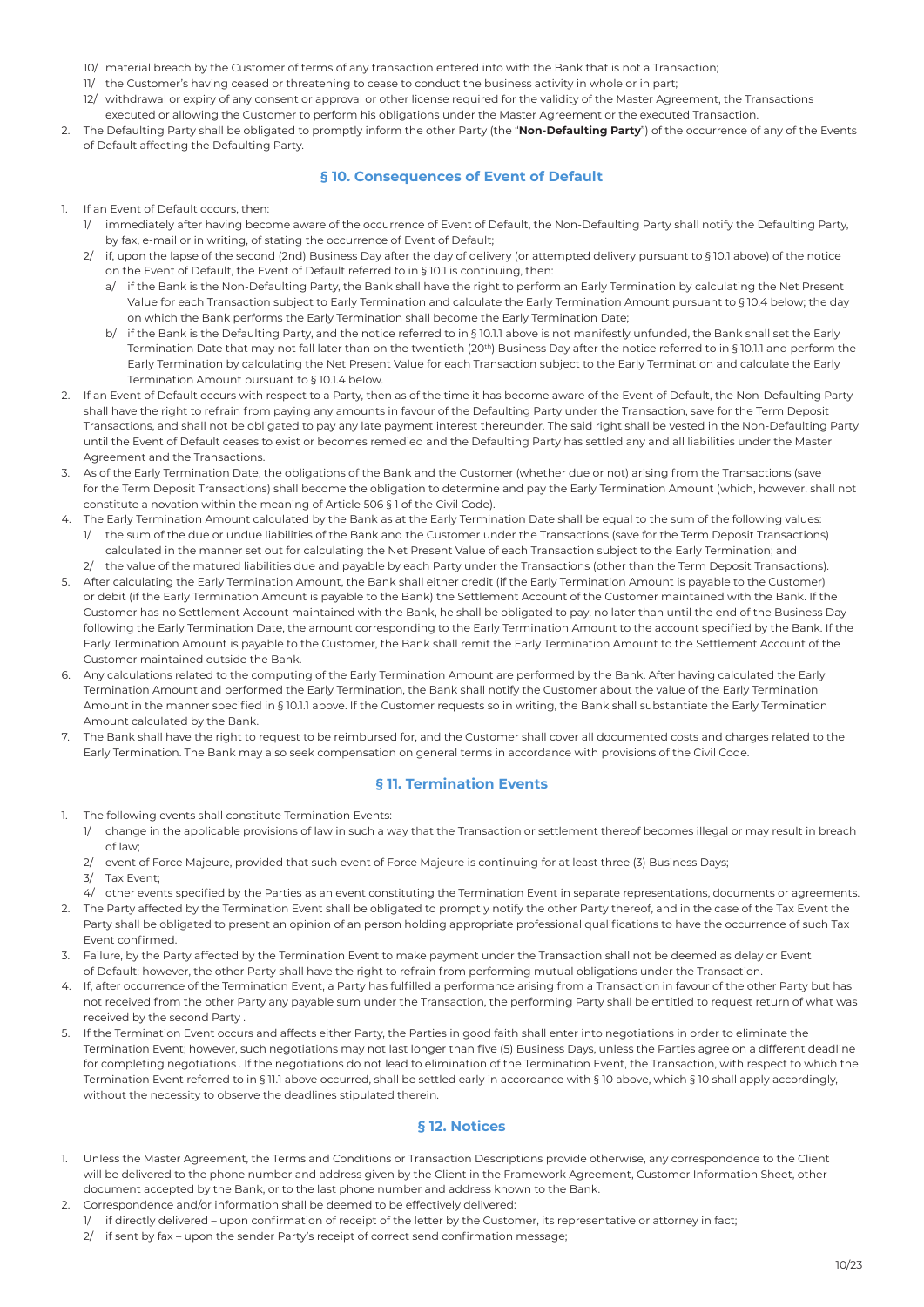- 3/ if sent by e-mail upon correct sending of the e-mail to the server of the Bank or the Customer, respectively;
- 4/ if sent by registered mail or courier service upon delivery or attempted delivery; in particular, the following shall be deemed to constitute a proof of attempted delivery:, an appropriate advice in writing received from the post office, courier service or a different entity authorised for service stating that the deadline to collect the mail has expired ineffectively or that it has been impossible to deliver the mail, in particular due to refusal to accept the mail;
- 5/ if the Customer refused to accept the delivery on the date of such refusal;
- 6/ e-banking message upon introducing the message into the means of e-communications in a way enabling the Customer to familiarize himself therewith;
- 7/ if a different correspondence delivery method has been agreed upon in accordance with the Parties arrangements.
- 3. The Bank hereby provides the following correspondence details for the purpose of cooperation with the Customer with regard to the Master Agreement and the Transaction(s):
	- 1/ for matters other than those mentioned in items § 12.3.2 and § 12.3.3: mBank S.A. Departament Sprzedaży Rynków Finansowych (Financial Markets Sales Department) ul. Prosta 18, 00-850 Warszawa Bank's e-mail address: DSM\_negocjacje@mbank.pl
	- 2/ for matters related to Confirmations: Departament Obsługi i Rozliczeń Rynków Finansowych (Financial Markets Service and Settlements Department) E-mail address: potwierdzenia.klient@mbank.pl
	- 3/ for matters related to Collaterals and Mark-up information:
		- Departament Obsługi i Rozliczeń Rynków Finansowych (Financial Markets Service and Settlements Department) E-mail address: collateral.klient@mbank.pl
- 4. The Bank hereby announces that all details concerning the Bank are available at the Bank's web site: http//www.mbank.pl.
- 5. If the notice referred to in § 12.2.1 § 12.2.4 is delivered after business hours on a Business Day or a day that is not a Business Day at the place of delivery, the notice shall be deemed to have been delivered on the first Business Day following the day on which the notice was delivered at the place of delivery. The notice shall be irrevocable in absence of manifest error, and, if so, then it shall be revocable only to the extent of the error.
- 6. In case of any change, the Customer shall promptly update his/her address details.

### **§ 13. Complaints, dispute resolution**

- 1. Unless provisions of law (in particular the EMIR Legislation, the Master Agreement or the Terms and Conditions) provide otherwise, in the event of any:
	- discrapency between the Transaction Confirmation sent to the Customer by the Bank and the agreed Transaction Terms, the Customer shall have the right to promptly notify the Bank over the phone of any objections, however, no later than until the end of the Business Day following the date of receipt of the Conformation;
	- 2/ inconsistencies in the content of the report together with the valuation of the Transaction Package, the Customer shall have the right to raise objections in writing, by e-mail (provided that the Bank has informed the Customer of its e-mail address for the purpose of raising such objection in the Master Agreement or in the manner as provided in the Master Agreement or the Information Sheet, or in the Terms and Conditions) or by fax, promptly, however no later than within two (2) Business Days from the date of receipt of the report together with valuation of the Transaction Package from the Bank; and
	- 3/ inconsistencies in the content of the Collateral report, the Customer shall have the right to raise objections in writing by e-mail (provided that the Bank has informed the Customer of its e-mail address for the purpose of raising such objection in the Master Agreement or in the manner as provided in the Master Agreement or the Information Sheet, or in the Terms and Conditions) or by fax, promptly, however no later than within two (2) Business Days from the date of receipt of the Collateral report from the Bank.
- 2. The Bank shall its best efforts to provide answer or explanations thereto by telephone, telefax or e-mail, however no later than within five (5) Business Days from the date the objections have been raised. The Bank reserves the right to extend the deadline depending on the complexity of objections raised by the Customer pursuant to § 13.1 above; the Bank shall promptly inform the Customer of such deadline extension and set a new deadline to provide the answer or explanations.
- 3. If the Customer's objections are recognised, then, immediately after the answer or explanations referred to in § 13.2 above have been provided, the Bank shall deliver to the Customer a revised version of the Confirmation, the report together with Transaction Package valuation or the Collaterals report, as the case may be.
- 4. If the objections raised by the Customer are dismissed, the Customer shall have the right to lodge a complaint in writing with the Bank. If no complaint has been lodged within five (5) Business Days, the Customer shall be deemed to have accepted the explanations provided to him by the Bank.
- 5. The Customer may file a complaint related to the Master Agreement or the Terms and Conditions, subject to § 13.4.
- 6. A complaint may be filed with the Bank's organisational unit providing customer service in writing, electronically, by phone or in person during a meeting with the Bank's employee.
- 7. The Bank shall reply to the complaint referred to in § 13.4 and § 13.5 not later than within 15 Business Days from the date of its receipt. Replies to complaints shall be provided on a durable medium, i.e. in paper or electronic form.
- 8. Upon the Customer's request included in the complaint, the Bank may respond to the complaint referred to in § 13.4 via electronic mail.
- 9. In the case of particularly complex matters, the Bank reserves the right to extend the time limit referred to in § 13.7 to 35 Business Days. The Bank shall promptly inform the Customer of such deadline extension.
- 10. The Bank shall keep record of all disputes related to Transactions entered into between the Bank and the Customer, including in particular information concerning the time for which the dispute has remained unsettled, the details of the Customer who has been a party to the dispute and the contested amount.
- 11. If there is a dispute as referred to above between the Bank and the Customer, such a dispute shall not affect the scope of the rights and obligations of the Parties under the executed Transactions, in particular, such a dispute shall not affect the validity of the executed Transactions.

### **§ 14. Portfolio Reconciliation**

- 1. The Bank shall provide the Customer with a report together with Transaction Package valuation, including:
	- 1/ list of unmatured Transaction executed with the Bank forming part of the Transaction Package;
	- 2/ the value of the Minimum Collateral calculated for the Transactions referred to in § 14.1.1 above;
	- 3/ Net Present Value of individual Transactions referred to in § 14.1.1 above;
	- 4/ Net Present Value of the Transaction Package;

or another valuation report of Transactions in Derivatives that are not included in the Package of Transactions.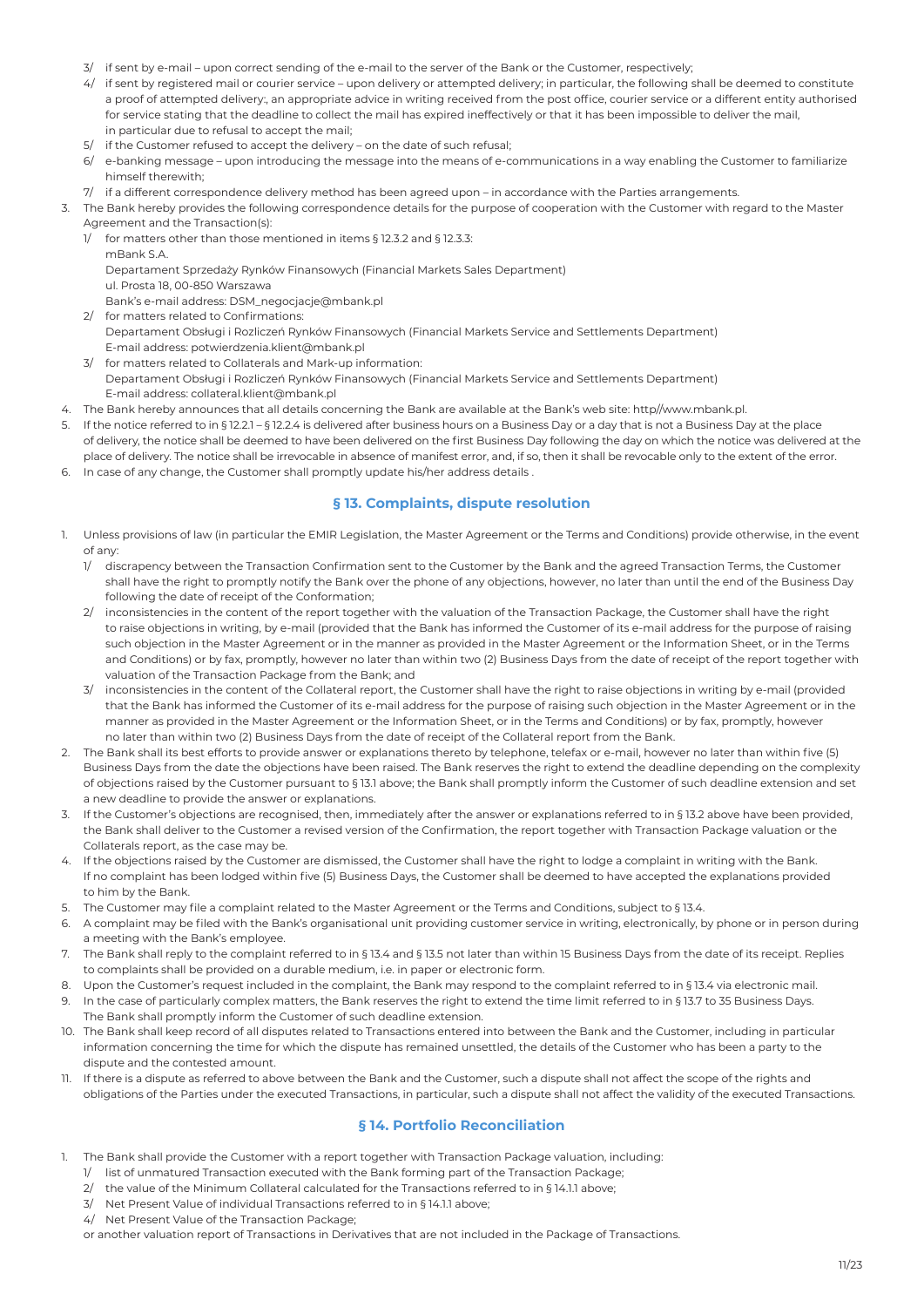- 2. The Bank shall provide the Customer with the report together with the valuation referred to in § 1 above within the deadlines resulting from the EMIR Legislation provided for reconciliation of portfolios of Transactions in Derivatives.
- 3. The Report together with the valuation may be submitted to the Customer more frequently than as provided in § 14.2 above if the Customer and the Bank so agree or if the Bank decides so.
- 4. Whenever the Customer receives the report with the valuation, the Customer shall be obligated to verify the contents thereof. If the Customer discovers any inconsistency, the Customer should promptly, however no later than within two (2) Business Days from the date of receipt of the report with the valuation, contact the Bank in order to clarify inconsistencies, if any, or raise objections to the content of the report acting pursuant to § 13.1.2 above.
- 5. If no objection has been raised regarding the report with the valuation within the deadline referred to in § 14.4 above, the Customer shall be deemed to have familiarized himself, verified and accepted the content of the report with the valuation.
- 6. The Customer undertakes to promptly inform the Bank whenever he/she does not receive the report with the valuation from the Bank within the deadlines resulting from the EMIR Legislation provided for reconciliation of portfolios of Transactions in Derivatives.

### **§ 15. Transaction Notification**

- 1. The Customer authorises the Bank to perform, on behalf of the Customer, Notifications of Transactions in Derivatives (in particular of any amendments thereto and the fact of termination thereof) entered into with the Bank to the Trade Repository in accordance with the requirements resulting from the EMIR Legislation; the requirements apply both to Transactions in Derivatives executed with the Bank after the obligation to notify Transactions in Derivatives in accordance with the EMIR Legislation has come into force and Transactions in Derivatives executed with the Bank before the obligation has become effective within the scope specified in the EMIR Legislation. The Bank shall choose the Trade Repository to which Transactions in Derivatives are to be reported. The Bank may choose more than one Trade Repository. By publishing information on the Bank's web site or in the form of an announcement published to the electronic banking system, the Bank shall inform the Customers about the Trade Repository(ies) to which it shall report Transactions in Derivatives. If the Customer so requests, the Bank shall provide information referred to in the foregoing sentence to the Customer in writing.
- 2. Reporting of Transactions in Derivatives to the Trade Repository (in particular any changes to Transactions in Derivatives and the fact of termination thereof) shall take place in accordance with the principles and within deadlines specified in the EMIR Legislation and the agreement between the Bank and the given Trade Repository. The scope and the principles of reporting Transactions in Derivatives (in particular any and all changes thereto and the fact of termination thereof) by the Bank to the Trade Repositories depends on the requirements imposed by in mandatory provisions of law, in particular the EMIR Legislation, and the agreement between the Bank and specific Trade Repository.
- 3. With regard to Transactions in Derivatives entered into with the Bank, the Customer authorises the Bank to access the Customer's data contained in the Trade Repository, obtain from the Trade Repository information concerning the Customer or Transactions in Derivatives entered into therewith and perform, on behalf of the Customer, any other activities and make declarations of will concerning the data that are subject to the Notification of Transactions in Derivatives executed with the Bank.
- 4. Should the Customer wish to make Notifications of Transactions in Derivatives to the Trade Repository (in particular any changes to Transactions in Derivatives and the fact of termination thereof) acting on his own, he shall notify the Bank thereof in writing and, subsequently, agree with the Bank on a detailed manner in which the contents of Notifications of Transactions in Derivatives to the Trade Repository (in particular any and all changes to Transactions in Derivatives and the fact of termination thereof) are to be agreed upon. The aforementioned Notification shall be binding upon the Bank after the lapse of the second (2<sup>nd</sup>) Business Day from the day when the abovedescribed manner of agreeing on the content of Notifications of Transactions in Derivatives to the Trade Repository was finally agreed with the Bank and the Bank confirmed it in writing. Notwithstanding the method in which the contents of the Notifications to the Trade Repository are agreed with the Bank, in the event where a Customer Notifies Transactions in Derivatives to the Trade Repository acting on his own, then, for the purposes of reporting Notifications to the Trade Repository, the Customer shall use Transactions in Derivatives identification codes referred to in the EMIR Legislation, as assigned thereto by the Bank and contained in the Confirmations of specific Transactions in Derivatives provided to the Customer by the Bank with regard to such Transactions in Derivatives. For the avoidance of doubt, if the Customer notifies the Bank of his intention to make Notifications of Transactions in Derivatives to the Trade Repository acting on his own, the Customer shall report any changes or terminations of Transactions in Derivatives already notified to the Trade Repository by the Bank acting on behalf of the Customer. The Bank shall not be liable for any loss suffered by the Customer in connection with reporting Transactions in Derivatives (in particular any changes thereto and the fact of termination thereof) to the Trade Depository by the Customer acting on his own. If the Customer who makes Notifications of Transactions in Derivatives (in particular any and all changes thereto and the fact of termination thereof) to the Trade Repository acting on his own wishes that the Bank assumes the reporting of Transactions in Derivatives (in particular any and all changes thereto and the fact of termination thereof) to the Trade Repository acting on behalf of the Customer, then the Customer shall notify the Bank of that fact in writing. Unless the Bank informs the Customer within five (5) Business Days from the date of delivery of such a Notification that the Bank does not agree to report Transactions to the Trade Repository on behalf of the Customer, then provisions of this § 15 concerning the Transaction reporting to the Trade Repository on behalf of the Customer shall apply directly starting from the first (1st) Business Day falling after ineffective lapse of the aforesaid five(5)-day deadline or on a different Business Day specified by the Bank to the Customer.
- 5. All data concerning the Customer that the Bank has in its possession required for the Bank to duly make the Notification to the Trade Repository of Transactions in Derivatives (in particular any changes thereto and the fact of termination thereof) executed with the Customer (in particular the Customer's telephone number and address details, business name, registered seat and the legal status of the Customer, particulars required to assign the Customer to the FC Counterparty or NFC Counterparty categories and information related to the Customer's LEI (*Legal Entity Identifier*) or BIC (*Business Identifier Code*) numbers shall be deemed as up-to-date by the Bank and the Bank shall use them to make Notifications of Transactions in Derivatives to Trade Repositories unless the Customer notifies the Bank of change of the data; the latter Notification shall be effective as of the second  $(2^{nd})$  Business Day after the date of delivery thereof to the Bank.
- 6. The Bank may (acting at its own discretion, in writing or by e-mail) request the Customer to promptly (however no later than within one (1) Business Day from the date of the Customer's receipt of the Bank's inquiry thereof) confirm whether the data referred to in § 15.5 above are up-to-date and promptly (however no later than one (1) Business Day from the day the Customer has received the inquiry from the Bank) provide additional information, make representations or perform any other activity that is necessary for the Bank to make the Notification of Transactions in Derivatives to the Trade Repository on behalf of the Customer regardless of whether such additional information, representation or activity is required by virtue of law, in particular under the EMIR Legislation, or under agreement executed between the Bank and specific Trade Repository.
- 7. In the event that:

1/ the Customer fails to promptly confirm, upon the request from the Bank referred to in § 15.6 above, that his data are up-to-date; or

about the Customer and the Transactions in Derivatives concluded with the Customer.

2/ the Customer has failed to promptly provide, upon the request from the Bank referred to in § 15.6 above, additional information, submit representation(s) or take any other steps that are necessary to make Notifications of Transactions in Derivatives to the Trade Repository; The Bank shall have the right to refuse to conclude a transaction or to make Notifications of Transactions in Derivatives to its best knowledge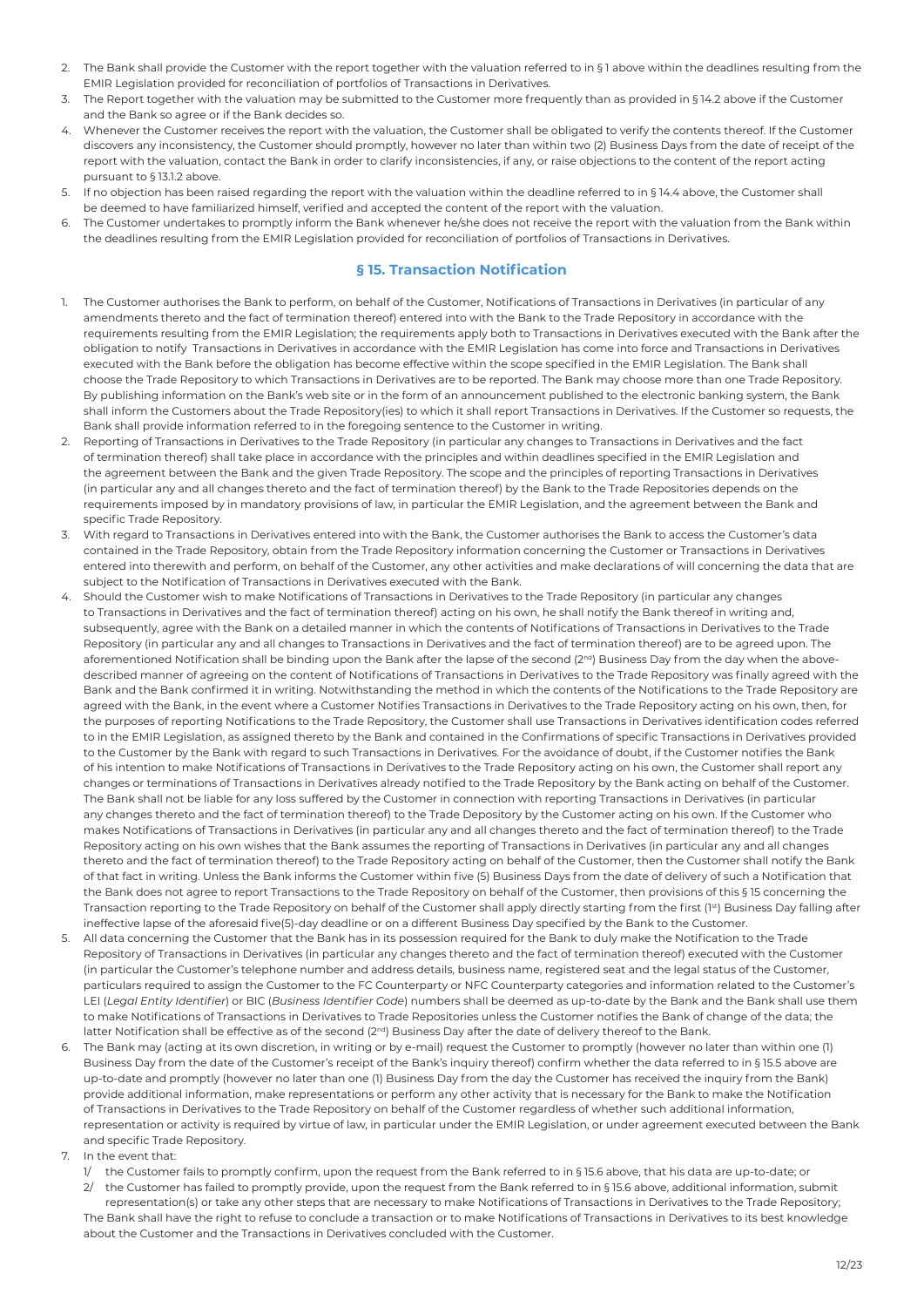- 8. Notwithstanding § 15.5 and 15.6 above, the Customer undertakes to inform the Bank promptly in writing, without any request from the Bank to that end required, of any and all data change(s) as referred to in § 15.5 and 15.6 above.
- 9. For the purposes of making Notifications of Transactions in Derivatives (in particular any change thereto or termination thereof) to the Trade Repository, it is assumed that the Customer shall accept, unless the Parties agree otherwise, that when making Notifications of Transactions in Derivatives (or Notification of change thereto) to the Trade Repository, the Bank, acting on behalf of the Customer, shall provide data concerning valuations and Collaterals calculated or determined by the Bank in conformity with methodology adopted to that end by the Bank.
- 10. *(deleted)*
- 11. The Customer shall be liable to the Bank for loss suffered by the Bank (in particular due to penalty(ies) imposed on the Bank) as a consequence of the Customer's failure to perform any of his obligations referred to in § 15.4 – 15.9 above. In particular, if the Bank so requests, the Customer shall promptly cover any and all damage and reimburse the Bank for all the costs incurred by the Bank in connection with the Customer's failure from such obligation(s).
- 12. Pursuant to the EMIR Legislation the obligation to report Transactions in Derivatives (in particular any change thereto or termination thereof) arising from the EMIR Legislation shall rest with each Party to Transactions in Derivatives, i.e. on the Bank and on the Customer independently. However, despite the fact that subject to § 15.4 above Transactions in Derivatives (in particular any change thereto and termination thereof) shall be notified by the Bank on behalf of the Customer, a penalty resulting from failure to fulfil the EMIR Legislation in the above-specified scope may be imposed directly on the Customer.
- 13. The Bank shall not be liable towards the Customer for non-performance or improper performance by the Trade Repository of the obligations imposed thereon by virtue of law (including the EMIR Legislation) or the agreement between the Bank and the Trade Repository.
- 14. The Bank shall not be liable towards the Customer for any damage caused to the Customer due to inability to make Notifications of Transactions in Derivatives (including any changes thereto and the termination thereof) to a Trade Repository due to technical reasons or force majeure.
- 15. The Bank reserves the right to charge fees for making Notifications of Transactions in Derivatives (in particular any changes thereto and termination thereof) to Trade Repository in accordance with the "Tariff of Commission Fees and Banking Charges for Small and Medium Business and Corporate Customers applicable at mBank." The Bank shall inform the Customers of introduction of a new fee or any change to the fee levels one (1) month in advance.
- 16. Pursuant to provisions of the EMIR Legislation, the Customer hereby authorises the Bank to make, on behalf of the Customer, Notifications of Transactions in Derivatives entered into between the Customer and the Bank (in particular any changes thereto and/ terminations thereof) to ESMA (in line with the principles set out in §§ 15.1 to 15.15 above) in case a Trade Repository is unavailable, in order for Transactions in Derivatives to be registered in accordance with the requirements stipulated in the EMIR Legislation.
- 17. Subject to § 15.4 above, the Customer represents to the Bank that, unless the Bank and the Customer agree otherwise, the Customer shall not, while acting on his own, make any Notifications of Transactions in Derivatives (in particular any change to Transactions in Derivatives or the fact of termination thereof) to any Trade Repository or ESMA if such Transaction(s) in Derivatives is/are subject to the authorisations referred to in § 15.1 and § 16.1 above.
- 18. Provisions of § 15.1 to § 15.17 shall not apply to Customers who have their registered seats (or, if there is no registered seat, then the place of conducting business) outside the European Union.

# **§ 16. Portfolio Compression**

In the event that the number of the applicable Transactions in Derivatives between the Bank and the Customer that are not subject to the obligation of central settlement pursuant to the EMIR Legislation, exceeds 500, or, if, as a result of other circumstances it might become likely that the number achieves or exceeds 500 in the nearest future (i.e. no later than within the following consecutive 45 calendar days) then the Bank and the Customer shall enter into negotiations in order to agree on specific procedures concerning regular verification (at least twice a year) whether a portfolio of those Transactions in Derivatives (including the Transaction Package) may be compressed in order to limit the credit risk of the counterparty.

#### **§ 17. MIFID, MIFIR and EMIR Presumptions**

- 1. For the purposes of performance by the Bank and the Customer of their obligations resulting from the EMIR, MIFID and MIFIR Regulations and, for the Bank, for the purposes of performance of the agreement between the Bank and a Trade Repository, the Bank is entitled to assume the following, unless the Customer has notified the Bank otherwise, bearing in mind that the notification concerning the information referred to in points 3 and 5 should be made when concluding the Transaction, while the notification concerning the information referred to in points 1, 2 and 4 should be served to the Bank in writing, and provided that such a notification is effective from the next Business Day after it is served to the Bank:
	- 1/ the Customer has the status of the customer within the meaning of the EMIR Legislation conforming with the status presented to the Bank upon execution of the Master Agreement or with the status presented to the Bank in accordance with § 17.2 below:
	- 2/ the Customer, who is not a FC Counterparty or an entity having its registered seat (or, if there is no registered seat, then the place of conducting business) outside the territory of the European Union, is an NFC Counterparty that is not an NFC+ Counterparty;
	- 3/ the Customer who is an NFC Counterparty shall enter into Transactions in Derivatives in order to limit the risk directly related to the Customer's business activity or his activity in terms of management of assets and liabilities within the meaning of the EMIR Legislation;
	- 4/ the Transaction in a financial instrument entered into by the Customer is concluded in the Customer's own name and to the Customer's own account;
	- 5/ unless the Customer has declared otherwise, it is assumed that the Transaction is not a security short sale transaction (or a part of such a transaction) within the meaning of Regulation (EU) No 236/2012 of the European Parliament and of the Council of 14 March 2012 on short selling and certain aspects of credit default swaps;
	- 6/ when entering into the Transaction, the Customer confirms that the Transaction is not subject to the obligation to trade referred to in § 1.– 16.
- 2. If the Customer changes his status, in particular, an NFC Counterparty gains or loses his status of an NFC + Counterparty, the Customer shall promptly, however no later than before execution of another or change to the existing Transaction in Derivatives executed with the Bank, inform the Bank of change of his status (in particular when he gains a new one or loses his current status); with the provision that, if it is necessary for the sake of the Bank's or the Customer's performance of the obligations under the EMIR Legislation the Parties shall in good faith agree on the further mode of procedure, in particular within the scope of execution or settlement of the Transaction in Derivatives.
- 3. If a Customer who is an NFC Counterparty does not calculate its positions or if such a calculation reveals that the Customer has exceeded (or, as a result of a planned execution or change of a Transaction in Derivatives with the Bank, will exceed) the threshold referred to in Article 10 (1) of the EMIR Regulation (or any other provision to substitute it), the Customer shall each time promptly, however no later than before the execution of another or the change of an existing Transaction in Derivatives with the Bank (or before the execution or change of a Transaction in Derivatives as a result of which the Customer would exceed the threshold), inform the Bank in writing that it does not calculate its positions or that such a calculation revealed that the threshold has been exceeded (or that the threshold will be exceeded as a result of a planned execution or change of a Transaction in Derivatives with the Bank).
- 4. Provisions of § 15.10 and § 15.11 shall apply accordingly.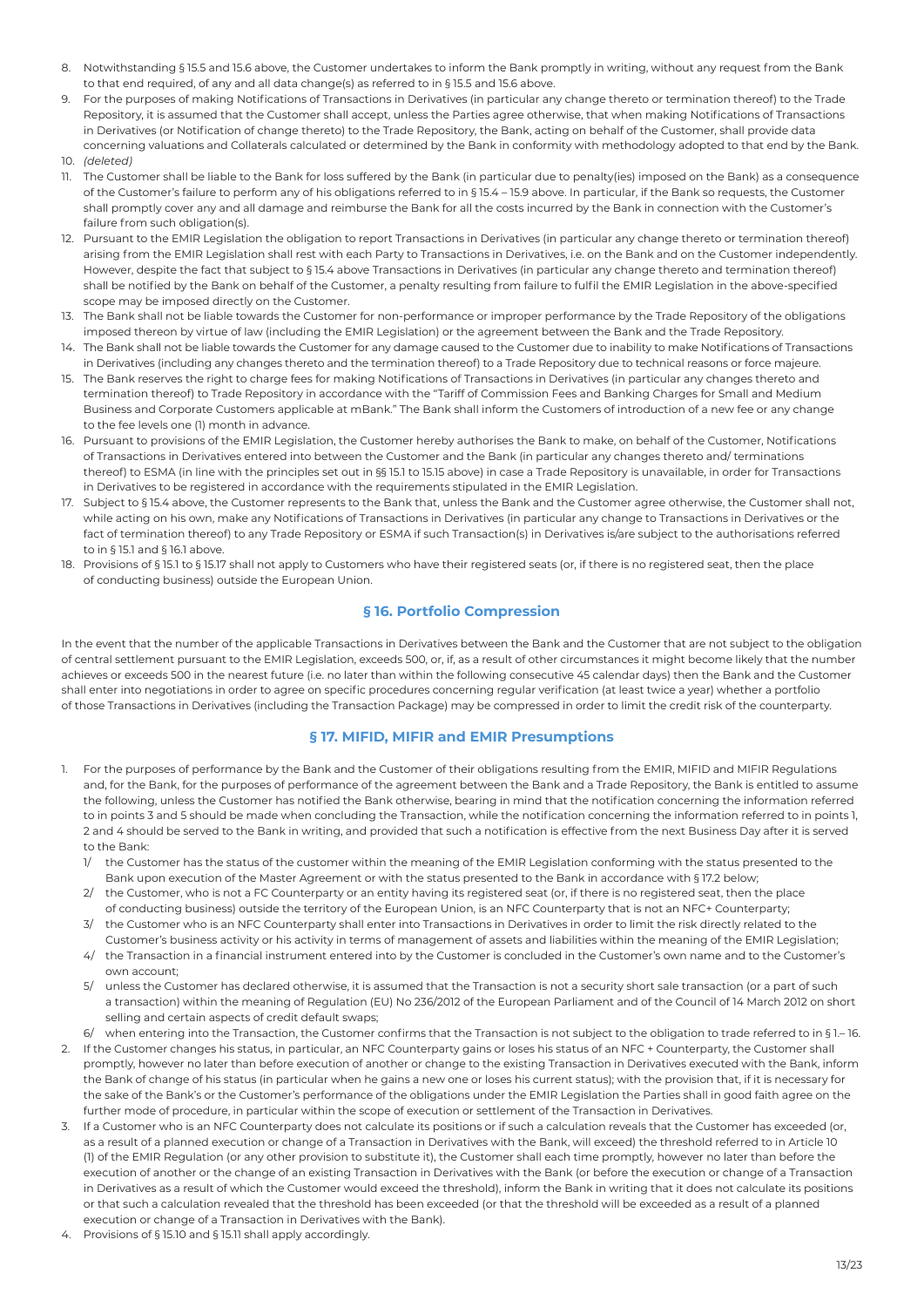5. Subject to § 17.1, the Customer shall notify the Bank in writing, should the Customer be required to perform an obligation arising from EMIR Legislation, MiFID Regulations, and MiFIR Regulations.

# **§ 18. Types of Collateral**

- 1. In respect of the Transactions executed as a part of the Transaction Package the Customer shall establish a Collateral. In order to establish a Collateral or to agree that the Customer should be released from the obligation to establish a Collateral, the Customer is obligated to enter into the Credit Support Agreement with the Bank.
- 2. The Required Collateral established in the form specified in the Credit Support Agreement.
- The Additional Collateral shall be specified in the Credit Support Agreement.

# **§ 19. Required Collateral**

- 1. The Customer may be requested to establish the Required Collateral on any Business Day.
- 2. The amount of the Required Collateral shall be equal to the value of the Customer's Exposure calculated on the Pricing Date less the Amount of the Limit.
- 3. The method of calculation of the Customer's Exposure shall be determined in the Credit Support Agreement.
- 4. If, pursuant to the Credit Support Agreement, the Customer is discharged from the obligation to establish the Required Collateral, the discharge from the obligation to establish the Required Collateral shall be effective on the fifth (5<sup>th</sup>) day from the day the Customer has fulfilled any and all conditions specified in the Credit Support Agreement unless the Bank has notified the Customer (by telephone, e-mail or telefax) that the Customer is discharged from such obligation.

# **§ 20. The method of establishing the Required Collateral**

- 1. Until the end of the Business Day following the Pricing Date the Bank shall provide the Customer with a Collateral report containing the following information:
	- 1/ Value of the Required Collateral established by the Customer as at the Pricing Date;
	- 2/ Value of the Required Collateral due from the Customer as of the second (2<sup>nd</sup>) Business Day after the Pricing Date.
- 2. If the value of the Required Collateral established as at the Pricing Date is lower than the value of the Required Collateral payable, the Customer shall supplement the value of the established Required Collateral up to the payable amount of the Required Collateral.
- 3. For the purpose of establishing or supplementing the value of the Required Collateral, in the event where:
	- 1/ the Customer has a Settlement Account with the Bank, the Bank shall debit the Settlement Account specified in the Credit Support Agreement with the amount constituting the difference between the value of the Required Collateral payable and the value of the Required Collateral established by the Customer (without the Additional Collateral, if any) up to an amount of the funds available on the second (2<sup>nd</sup>) Business Day after the Pricing Day, as at one (1) Business Day after the Pricing Date;
	- $2/$  the Customer has no Settlement Account with the Bank, the Customer shall transfer, no later than on the second  $(2^{nd})$  Business Day after the Pricing Date, funds to the account specified by the Bank in order to establish or supplement the payable Required Collateral;
	- 3/ On the Business Day referred to in § 20.3.1 above, the Customer has failed to provide funds on the Settlement Account in an amount required to establish or supplement the payable Required Collateral, the Bank shall have the right to debit another Settlement Account of the Customer or another bank account of the Customer maintained with the Bank, provided that the account is maintained in the same currency as the currency in which the Required Collateral is collected, up to an amount of payable the Required Collateral, which amount is specified in the Collateral report.
- 4. The Bank may request the establishment of the Required Collateral before the Transaction is entered into. In such case, the Bank shall collect the agreed amount of the Required Collateral from the Settlement Account or the Customer shall pay the agreed amount of the Required Collateral to the account specified by the Bank. Where there has been no Transaction, the Required Collateral shall be refunded in accordance with the principles specified in § 20.5 below.
- 5. If the value of the established Required Collateral exceeds the value of the payable Required Collateral, the Bank shall refund a portion of the established Required Collateral in the amount constituting a difference between the established Required Collateral and the payable Required Collateral. The Bank shall credit the Settlement Account of the Customer (if maintained by the Bank) or transfer the funds to the Settlement Account of the Customer maintained with a different bank, respectively (in the latter situation, the moment of placing a transfer order by the Bank shall be deemed to be the day of the refund), and the refund shall be made to the Settlement Account specified in the Master Agreement maintained in the same currency as the currency in which the Required Collateral was collected. The Bank shall refund the Required Collateral in the minimum amount of PLN 25,000.00 or the equivalent thereof in a different currency converted in accordance with the fixing rate of the National Bank of Poland determined on the Pricing Date.
- 6. In the Credit Support Agreement or a separate document sent by the Customer and approved by the Bank, the Parties may agree on method(s) of collecting or refunding portions of the Required Collateral other than the principles stipulated in § 20.5 above.
- 7. In the event that the Required Collateral is established in a currency other than Polish Zloty, then, for the purpose of determining the value of the established Required Collateral, the Bank shall convert the Collateral at the exchange rate according to the Exchange Rates Table applicable at the time the account is debited or credited.

# **§ 21. Satisfaction of claims**

- 1. The Bank may satisfy the following claims from the Collaterals established in favour of the Bank:
	- 1/ payment of the due and payable amounts resulting from settlement of Transactions entered into between the Customer and the Bank, in particular the Early Termination Amount;
	- 2/ covering unauthorised debit on the Settlement Account maintained by the Bank as a result of settlement of the Transaction or the Early Termination;
	- 3/ late payment interest due to the Bank on the Customer's liabilities not satisfied on their payment date;
	- 4/ covering of any documented fees, charges and expenses incurred by the Bank in connection with the Early Termination.
- 2. The priority of satisfaction of the claims referred to in § 21.1 above as well as satisfaction from the Collaterals shall be determined by the Bank.
- 3. If the amount of the claims referred to in § 21.1 above is denominated in a currency different than the Collateral established by the Customer, the Bank, for the purpose of satisfaction of the claims, shall have the right to convert the value of the Collateral into the currency in which the Bank's claim is denominated at the buying rate of exchange of the currency, as specified in the Currency Exchange Rates Table applicable at the time of satisfaction of the claim, unless the Parties agreed on a different conversion rate.
- 4. If the currency pair of the exchange rate of the claim and the Collateral is not quoted in the Exchange Rates Table, then the Bank shall convert the following into Polish Zloty: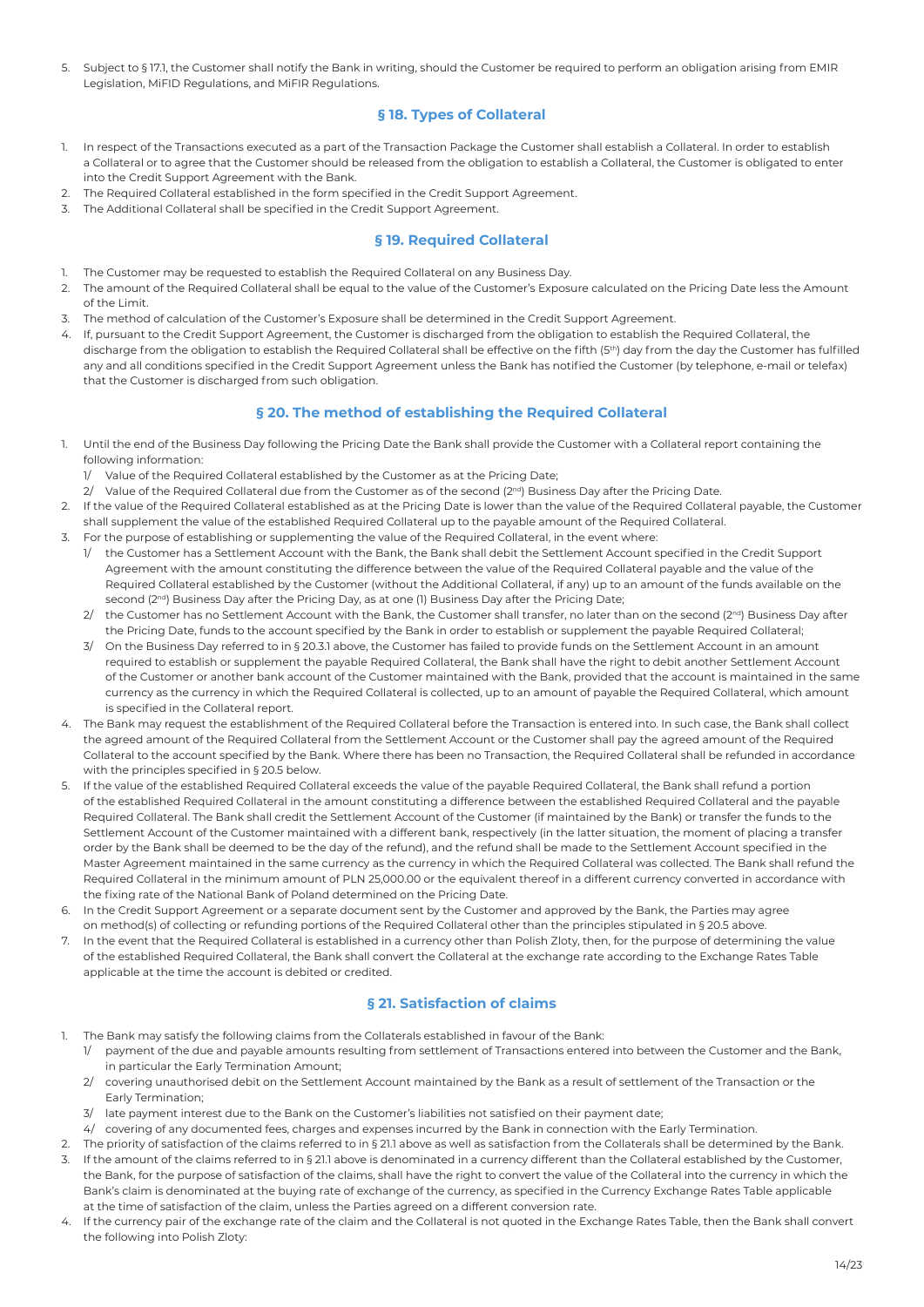- 1/ the amount of the Bank's claim at the sell rate of exchange of specific currency; or
- 2/ the amount of Collateral established by the Customer at the buy rate of specific currency.
- the said exchange rates being quoted in the Exchange Rates Table applicable at the time the account is debited or credited unless the Parties agreed on a different conversion rate.
- 5. The Bank shall charge interest calculated at the statutory interest rate as of the due date (including that day) until the payment date (excluding that day) on any due and outstanding amounts receivable of the Customer under a Transaction or the Master Agreement or Collateral.
- 6. The Parties jointly agree as follows:
	- 1/ the Bank may set off receivables payable by the Customer under Transactions executed pursuant to the Master Agreement (in particular the Early Termination Amount, and the unauthorised debit in the Settlement Account of the Customer), against any receivables of the Customer from the Bank whether due and payable or not,
	- 2/ the set off amounts in currencies other than the Early Termination Amount currency are converted by the Bank into the Early Termination Amount currency as per the Foreign Exchange Rates Table applicable as at the Early Termination Date; After the set-off, the Bank provides a list of receivables under Transactions which have been set off.
- 7. The provisions of § 21.6 do not apply to: calculation of the Early Termination Amount and the Transaction Settlement made by debiting the settlement amount or the Early Termination Amount to the Settlement Account.
- 8. The Bank may record, as unauthorized debit, the receivables due to the Bank from the Customer under the Transactions covered by these Terms and Conditions on the Customer's Settlement Accounts maintained with the Bank.
- 9. The Customer undertakes to treat the liabilities towards the Bank arising from the Master Agreement and Transactions concluded on its basis at least on equal terms (pari passu) with all other current and future liabilities of the Customer to third parties on account of similar agreements and transactions, except for the liabilities that must be satisfied on a preferential basis under the mandatory provisions of law.

### **§ 22. Personal Data Processing**

- The Bank acts as personal data controller of the Customer and their representatives.
- 2. In order to conclude and perform an Agreement, the Bank processes personal data of the Customer and their representatives. The provision of personal data is necessary for the conclusion and performance of the Agreement.
- 3. The Bank processes personal data of the Customer and their representatives also:
	- 1/ for statistical and analytical purposes, for the purposes of assessing and monitoring operational risk, for the purposes of creating, monitoring and changing internal methods as well as methods and models pertaining to prudential requirements, including operational risk, handling complaints, asserting claims, preventing frauds, performing obligations arising from the applicable law, in particular AML, FATCA, CRS, MiFID, and archiving,
	- 2/ in order to provide the Customer with marketing materials concerning own services and products of the Bank and subsidiaries of the Bank's Group. The list of mBank Group subsidiaries is available at www.mbank.pl.
	- 3/ for the purposes of profiling supporting direct marketing promoting the services and products of the Bank and of the subsidiaries of the Bank's Group.
- 4. The Bank processes personal data of the Customer and their representatives for the period necessary to conclude and perform an Agreement, and then for the period of ten years calculated from the date of the Agreement termination or for another period being the prescription period of possible claims. After the lapse of the above time limits, the Bank shall anonymise the personal data.
- 5. The Customer and their representatives:
	- 1/ have the right to access and correct their data, as well as to transfer them; and
	- 2/ may demand that the data be erased, their processing be restricted, or may object to their processing; the Customer may, in particular, object to profiling for the purposes of direct marketing promoting the services and products of the Bank and of the subsidiaries of the Bank's Group.
- 6. An employee of the Bank holds the function of the Inspector General for the Protection of Personal Data. S/he may be contacted at the following e-mail address: Inspektordanychosobowych@mbank.pl.
- 7. Detailed information concerning the principles and procedure for processing personal data by the Bank is specified in the GDPR package available at: www.mbank.pl/pdf/rodo/gdpr-package.pdf.
- 8. The President of the Personal Data Protection Office acts as the supervisory authority in terms of protection of personal data and the Customer and their representatives have to right to lodge a complaint to him/her.
- 9. The Bank announces that:
	- 1/ execution of foreign transfers via SWIFT (Society for Worldwide Interbank Financial Telecommunications) may result in the government of the United States of America having access to the personal data of the Customer and their representatives. The American authorities have undertaken to use the personal data only for the purpose of counteracting terrorism, respecting the guarantees provided for in the European system of personal data protection,
	- 2/ data, including personal data, of the Customer and their representatives may be disclosed to entities entrusted by the Bank with data processing for the purpose of the performance of agreements on rendering services for the benefit of the Bank.
- 10. The Bank has the right to provide data on liabilities arising from the Agreement, including the Customer's personal data, to:
	- 1/ Banking Register System ("BR") a database managed by the Polish Bank Association with its registered office in Warsaw, operating pursuant to the Banking Law Act of 29 August 1997,
	- 2/ Biuro Informacji Kredytowej S.A. (Credit Information Bureau, "BIK") with its registered office in Warsaw, operating pursuant to the Banking Law Act of 29 August 1997, in particular for the purposes of measurement models; detailed information is available in the data processing statement published on the website of mBank Group (www.mbank.pl/klazulainformacyjna),
	- 3/ business information bureaus operating on the basis of the Act on the Provision of Business Information and Exchange of Business Data of 9 April 2010, if:
		- a/ the overall amount of liabilities to the Bank is at least PLN 500,
		- b/ the payment or payments are at least 30 days due and payable,
		- c/ at least one month has passed since the Bank transmitting the data and being the creditor sent a request for payment, warning the Customer of its intention to transmit the data to a bureau, including the bureau's registered business name and address of its registered office, by registered mail to the correspondence address specified by the Customer, and if the Customer has not specified such an address, to the address of the Customer's registered office.
- 11. The Customer's data, including personal data, collected in BR and BIK may be disclosed to:
	- 1/ other banks,
	- 2/ financial institutions operating as subsidiaries of banks within the meaning of the Banking Law Act of 29 August 1997,
	- 3/ other entities having statutory authorisations subject to the terms and conditions laid down in the Banking Law Act of 29 August 1997,
	- 4/ business information bureaus operating under the Act on Disclosure of Business Information and Exchange of Business Data of 9 April 2010, within the scope and on the terms specified in the aforesaid Act.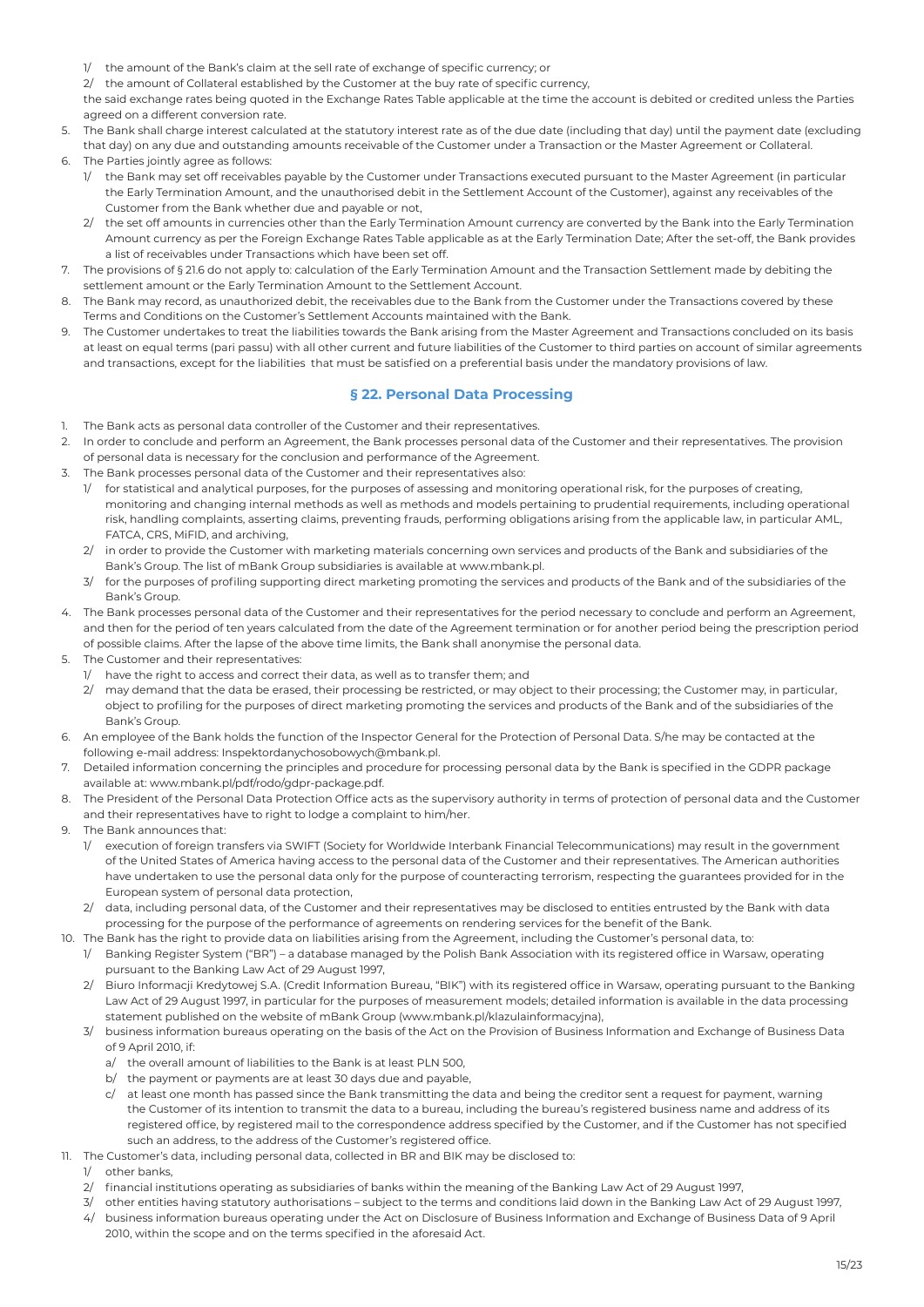#### **§ 23. Amendment to the Terms and Conditions**

- 1. Any amendments to these Terms and Conditions and the Transaction Descriptions made during the term of the Master Agreement shall be provided to the Customer along with indication of the dates on which they become effective. Amendments shall be delivered in accordance with the provisions of § 12 above.
- Within 14 (fourteen) days of the date of delivery of the amendments, the Customer shall have the right to submit a notice of termination of the Master Agreement. An absence of notice of termination of the Master Agreement within the deadline specified in the foregoing sentence shall be deemed as acceptance of the amendments delivered by the Bank.

# **§ 24. Final Provisions**

- 1. The Bank shall not accept or withhold any tax on the Transaction due from the Customer unless it is obligated to do so under the mandatory provisions of law.
- 2. Unless otherwise provided in these Terms and Conditions, the Master Agreement, the Credit Support Agreement or the Transaction Confirmation: 1/ all calculations are performed by the Bank
	- 2/ all conversions of the amounts denominated in one currency to another currency are performed in accordance with the Foreign Exchange Rates Table applicable at that time.
- 3. For the avoidance of doubt:
	- 1/ any reference, in the content of these Terms and Conditions, to time (save for the Transaction Descriptions which refer to the Warsaw Time, Central European Time and other times) shall be understood as the standard time applicable in the Republic of Poland;
	- 2/ reference to a paragraph or section shall mean the relevant paragraph or section of these Terms and Conditions;
	- 3/ capitalised terms shall have the meanings ascribed to them in these Terms and Conditions or Transaction Descriptions;
	- 4/ all subdivisions in these Terms and Conditions have been adopted are for the purpose of order only.
- 4 The Bank hereby informs that:
	- 1/ The Bank is a participant in the statutory fund quaranty system as provided in the Act on the Bank Guarantee Fund, Deposit Guarantee Scheme and Resolution (as amended) dated 10 June 2016. Protection under the Bank Guarantee Fund ("**BGF**") is provided for deposits (whether in PLN or in other currencies) established by the following depositors: natural persons, legal persons, organisational units without legal personality, provided that they have legal capacity, school savings unions and employee savings-and-loan associations that are parties to personal bank account agreements or who have claims against the Bank under a banking transaction (as confirmed with registered documents issued by the Bank or registered deposit certificates as referred to in Article 9 Sec. 1 of Trading in Financial Instruments Act dated 29 July 2005) and individuals referred to in Article 55 Sec. 1 and Article 56 Sec. 1 of the Banking Act, provided that his/her claim against the Bank has become mature before the date on which the condition under the guarantee became fulfilled (within the meaning of the Bank Guarantee Fund Act);
	- 2/ in the event that the Bank maintains one account for more than one entity (joint account), each of the entities shall be the depositor within the limits set out in the account agreement, or, in the absence of contractual provisions or applicable regulations – in equal parts;
	- 3/ in the event that the Bank maintains an account for a partnership, general partnership, professional partnership, limited partnership or limited joint-stock partnership, such entity shall be the depositor;
	- 4/ guaranteed funds shall be covered with the mandatory guarantee system as of the date they have been paid into the bank account no later than on the date preceding the date when the BGF guarantee condition fulfils, or – with regard to claims under banking transactions – provided that the transaction has been performed before the date when the BGF guarantee condition fulfils – up to an amount (including interest accrued until the date when the guarantee condition fulfils in accordance with the interest rate specified in the agreement notwithstanding their maturity date) the PLN equivalent of EUR 100,000.00 – in 100 %. The depositor shall always have the right to assert claim(s) against the bank in the portion exceeding the amount of the guaranteed cash performance;
	- 5/ A value denominated in EUR shall be converted to PLN in accordance with the average rate announced by the National Bank of Poland as at the date of fulfilment of the guarantee condition;
	- 6/ the amount of the PLN equivalent of EUR 100,000.00 shall be the maximum amount of the depositor's claims against BGF, notwithstanding the amount and the number of accounts on which the depositor has had the funds or the number of sums receivable under which the claims arise;
	- 7/ claims under the guarantee extended by BGF shall be barred by the statutes of limitation of five (5) years from the date the guarantee condition is fulfilled;
- 8/ more specific information on the Bank Guarantee Fund can be found at mBank Group's website (www.mbank.pl/download/bfg-info/).
- 5. A Customer is obligated to regularly provide the Bank with the following documents by mail that allow verification of the financial situation of the Customer:
	- 1/ a copy of the F-01 GUS report promptly, as soon as it is prepared;
	- 2/ copy of annual financial statement promptly as soon as it is prepared and again after it has been audited by the auditor, if such audit is required under applicable requlations;
	- 3/ statement on the amount of the limits granted and the existing and planned indebtedness with other banks and financial institutions along with repayment dates – on the quarterly basis;
	- 4/ statement of the amount of the off-balance sheet commitments on the quarterly basis;
	- 5/ projected balance sheet, profit and loss account and cash flow statement promptly, as soon as they are prepared;
	- 6/ information on the derivative transactions entered into with other banks and their valuation at least once in a calendar quarter.
- Whenever the Bank so requests, the Customer is obligated to provide explanations and/or present documents concerning his financial standing other than those referred to in § 24.5 above.
- The definitions and terms specified in the Rules and Descriptions of Transactions correspond to the statutory terms as presented below.

| mBank's terminology                      | Terminology used in the Act on Trading in Financial Instruments                                                      |
|------------------------------------------|----------------------------------------------------------------------------------------------------------------------|
| Dual-Currency Deposit                    | another derivative instrument whose underlying instrument is a currency, exercised by delivery<br>or cash settlement |
| <b>Investment Deposit</b>                | structured deposit                                                                                                   |
| Foreign Exchange Forward<br>(FX Forward) | a forward contract whose underlying instrument is a foreign currency, exercised by delivery<br>or cash settlement    |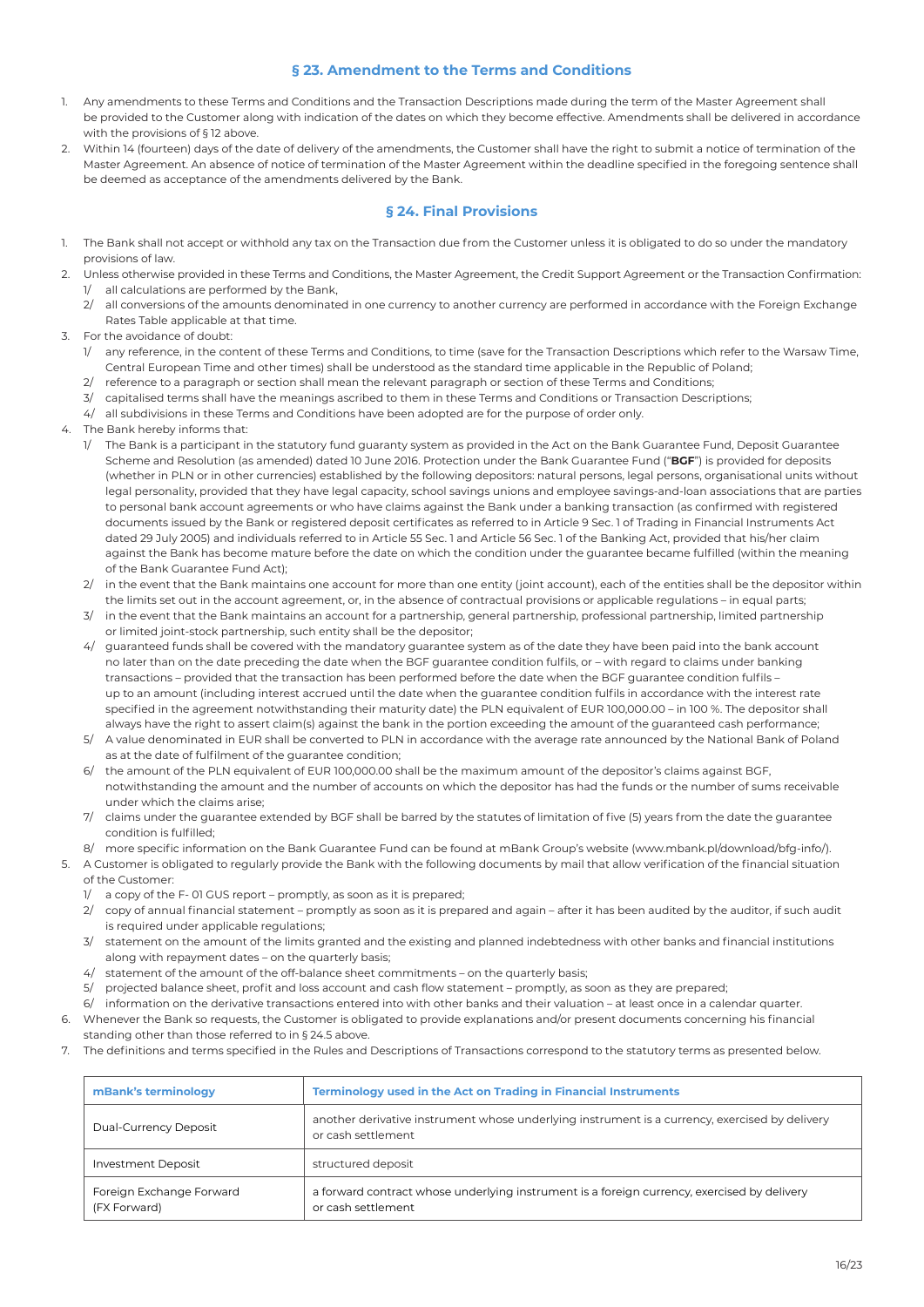| Foreign Exchange Option                                                                              | an option whose underlying instrument is a foreign currency, exercised by delivery<br>or cash settlement                                                                                                                                                       |
|------------------------------------------------------------------------------------------------------|----------------------------------------------------------------------------------------------------------------------------------------------------------------------------------------------------------------------------------------------------------------|
| Forward Rate Agreement (FRA)                                                                         | a forward rate agreement exercised by cash settlement                                                                                                                                                                                                          |
| Interest Rate Option                                                                                 | an option whose underlying instrument is an interest rate, exercised by cash settlement                                                                                                                                                                        |
| Interest Rate Swap (IRS)                                                                             | a swap whose underlying instrument is an interest rate, exercised by cash settlement                                                                                                                                                                           |
| Currency Interest Rate Swap (CIRS)                                                                   | a swap whose underlying instruments are an interest rate and a foreign currency,<br>exercised by cash settlement                                                                                                                                               |
| Forward Transaction (FT)                                                                             | a forward contract whose underlying instrument is a commodity, exercised by cash settlement                                                                                                                                                                    |
| Commodity Swap                                                                                       | a swap whose underlying instrument is a commodity, exercised by cash settlement                                                                                                                                                                                |
| Commodity Option                                                                                     | an option whose underlying instrument is a commodity, exercised by cash settlement                                                                                                                                                                             |
| Forward transactions of sale of<br>greenhouse gas emission allowances<br>with cash settlement option | a forward contract whose object are emission allowances which may be exercised by cash<br>settlement in the manner selected by one of the parties                                                                                                              |
| Debt securities                                                                                      | bonds, covered bonds, investment certificates and other transferable securities, including securities<br>which incorporate property rights equivalent to the rights attached to debt, issued on the basis<br>of relevant provisions of Polish or foreign law". |

8. Transactions which are settled in cash ("net" settlement, "without delivery") by exchanging the settlement amount are not contracts for difference within the meaning of the Act on Trading in Financial Instruments.

9. If an index or a benchmark used to determine the liabilities of the Parties (hereinafter referred to as the **"Benchmark"**) used in a Transaction: is not published or is discontinued, cannot be applied or is changed, the Bank will proceed in line with the Rules of Conduct in the Case of Significant Change, Withdrawal or Discontinuation of a Benchmark laid down in:

1/ Appendix No. 1 to the Terms and Conditions (for Clients who are sole traders or partners of a civil law partnership), or

2/ Appendix No. 2 to the Terms and Conditions (for Clients who are not sole traders or partners of a civil law partnership).

These provisions are applied to all Transactions, including Transactions concluded before entry into force of the Terms and Conditions.

# **§ 241 . Mark-up**

1. The Bank announces that Mark-up may be included in the Transaction quotation.

2. The Bank shall inform the Customer about the amount of the maximum Mark-ups by making them available at mBank Group's website (www.mbank.pl/en/help/forms/sme-corporate/financial-market/information-on-mark-up/). At each request of the Customer, the Bank may send the information about the maximum Mark-ups in hard copy. Any changes relating to information about the maximum Mark-ups are made by the Bank by making new amended information available at its above-mentioned website. The amendment is effective from the moment of publishing it by the Bank and applies only to new Transactions. Before entering into a Transaction for which the actual Mark-up exceeds the value of the aforesaid maximum Mark-up, the Bank shall inform the Customer about this fact.

3. The Customer is obliged to check the amount of the maximum Mark-ups before entering into the Transaction. Entering into the Transaction is treated as the Customer's consent that he/she has read the current information about the amount of the maximum Mark-ups and that he/ she agrees on such a maximum amount.

#### **§ 25. Termination of the Master Agreement**

- 1. The Master Agreement may be terminated:
	- 1/ by the Customer at any time upon one (1)-month's written notice of termination effective as at the end of the calendar month or upon mutual agreement of the Parties, provided that all Transactions executed in performance of the Master Agreement have been settled. The Master Agreement may, however, be terminated no earlier than once all obligations resulting therefrom have been met, or
	- 2/ by the Bank at any time upon one (1) month's written notice of termination effective as at the end of the calendar month, provided that there are no unsettled Transactions for the Client and all obligations arising from the Master Agreement have been met at the time of sending the notice of termination to the Client.
- 2. Notwithstanding the rules stipulated in § 25.1 above, the Bank shall have the right to terminate the Master Agreement effective immediately as soon as premise(s) for the Early Termination arise(s). In such circumstances, the Master Agreement shall be terminated as of the Early Termination Date and any Transactions (save for the Term Deposit Transactions) shall be subject to the Early Termination performed by way of calculation of the Early Termination Amount. In such situation, the Bank shall also have the right to the Early Settlement of the outstanding Transactions (other than the Derivative Transactions) save for the Term Deposit Transactions. Provisions of §10 shall apply accordingly.
- The Credit Support Agreement shall be terminated as of the date of termination of the Master Agreement.

#### **§ 26. Entry into Force**

These Terms and Conditions enter into force on 1 January 2022.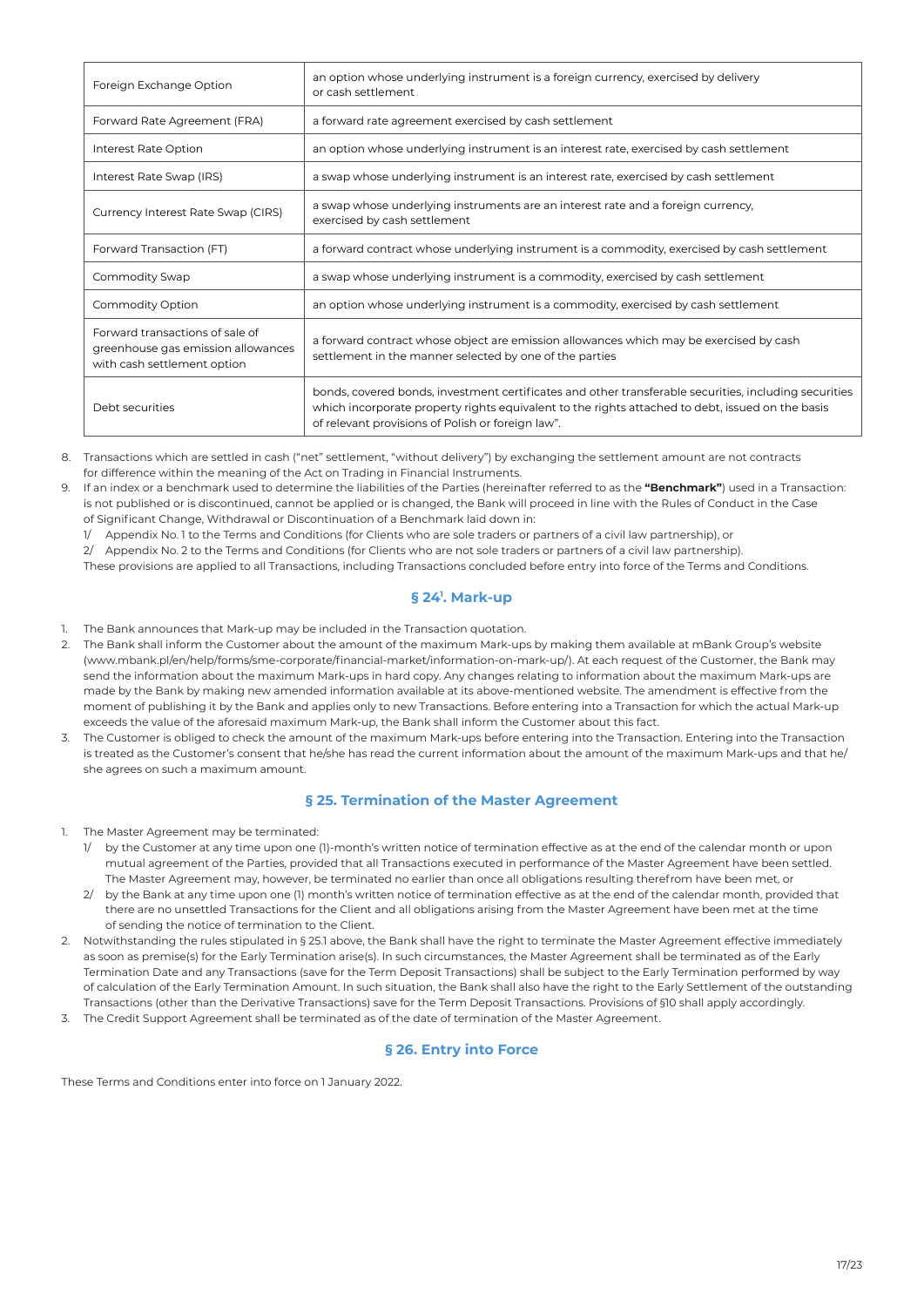# **The Rules of Conduct in the Case of Significant Change, Withdrawal or Discontinuation of a Benchmark**

(for Clients who are sole traders or partners of a civil law partnership).

The terms used herein have the following meanings:

| <b>Administrator</b>                                   | an entity which supervises the development of the Benchmark                                                                                          |
|--------------------------------------------------------|------------------------------------------------------------------------------------------------------------------------------------------------------|
| <b>Supervisory Authority</b>                           | an authority supervising the Administrator                                                                                                           |
| Adjustment                                             | a value or an action applied to limit the economic effects of replacing the Benchmark with<br>an Alternative Benchmark                               |
| <b>Publication</b>                                     | publication of information on the value of the Benchmark                                                                                             |
| <b>Benchmark</b>                                       | an index or a benchmark used to determine the liabilities of the parties                                                                             |
| <b>Alternative Benchmark</b>                           | an index or a benchmark which replaces the Benchmark in situations described in the Appendix                                                         |
| applying the Benchmark<br>on a given day               | means that we use the Benchmark published on this day to determine the value of the parties'<br><b>liabilities</b>                                   |
| applying the Alternative<br>Benchmark from a given day | means that we use the Alternative Benchmark from this day, on the days on which the Benchmark was<br>supposed to be used under the Transaction Terms |
| Appendix                                               | this appendix                                                                                                                                        |

#### **Rules of Conduct**

- 1. The parties apply the rules laid down herein, unless the mandatory provisions of law provide otherwise.
- 2. The Alternative Benchmark including the Adjustment is applied in the following situations:

| <b>Event type</b>                                                                                                                                                                                                                                                                                                                                         | When do we apply the Alternative<br><b>Benchmark?</b>                                          |
|-----------------------------------------------------------------------------------------------------------------------------------------------------------------------------------------------------------------------------------------------------------------------------------------------------------------------------------------------------------|------------------------------------------------------------------------------------------------|
| The Benchmark is not published anymore, and the Administrator or theauthority supervising<br>the Administrator announced that the Benchmark had been discontinued permanently.                                                                                                                                                                            | from the day on which the Benchmark<br>was discontinued                                        |
| An event due to which we cannot (or will not be able to) apply the Benchmark<br>in a Transaction in accordance with the law.<br>This includes a situation where the Administrator's licence has been revoked, the Benchmark<br>has not been registered, or the permit or registration have been revoked and we are thus<br>unable to apply the Benchmark. | from the day on which we are not able<br>to apply the Benchmark in a Transaction               |
| The Benchmark is not published in situations other than those described above.                                                                                                                                                                                                                                                                            | from the day on which the Benchmark<br>was not published until the day<br>of its republication |

#### 3. **Procedure we follow when we must apply the Alternative Benchmark instead of an FX benchmark**



- 1. If the Parties determined the Alternative Benchmark in the Transaction Terms, we use it as the Benchmark.
- 2. If the Parties determined an Adjustment, we use it to adjust the value of the Alternative Benchmark.
- 1. As the Alternative Benchmark we apply the Bloomberg FX Fixing for the same time and the same time zone as the Benchmark Publication, and for a given currency pair. 2. We do not apply the Adjustment.
- 
- 1. As the Alternative Benchmark we apply the WM Reuters Spot Rate for the same time and the same time zone as the Benchmark Publication, and for a given currency pair. 2. We do not apply the Adjustment.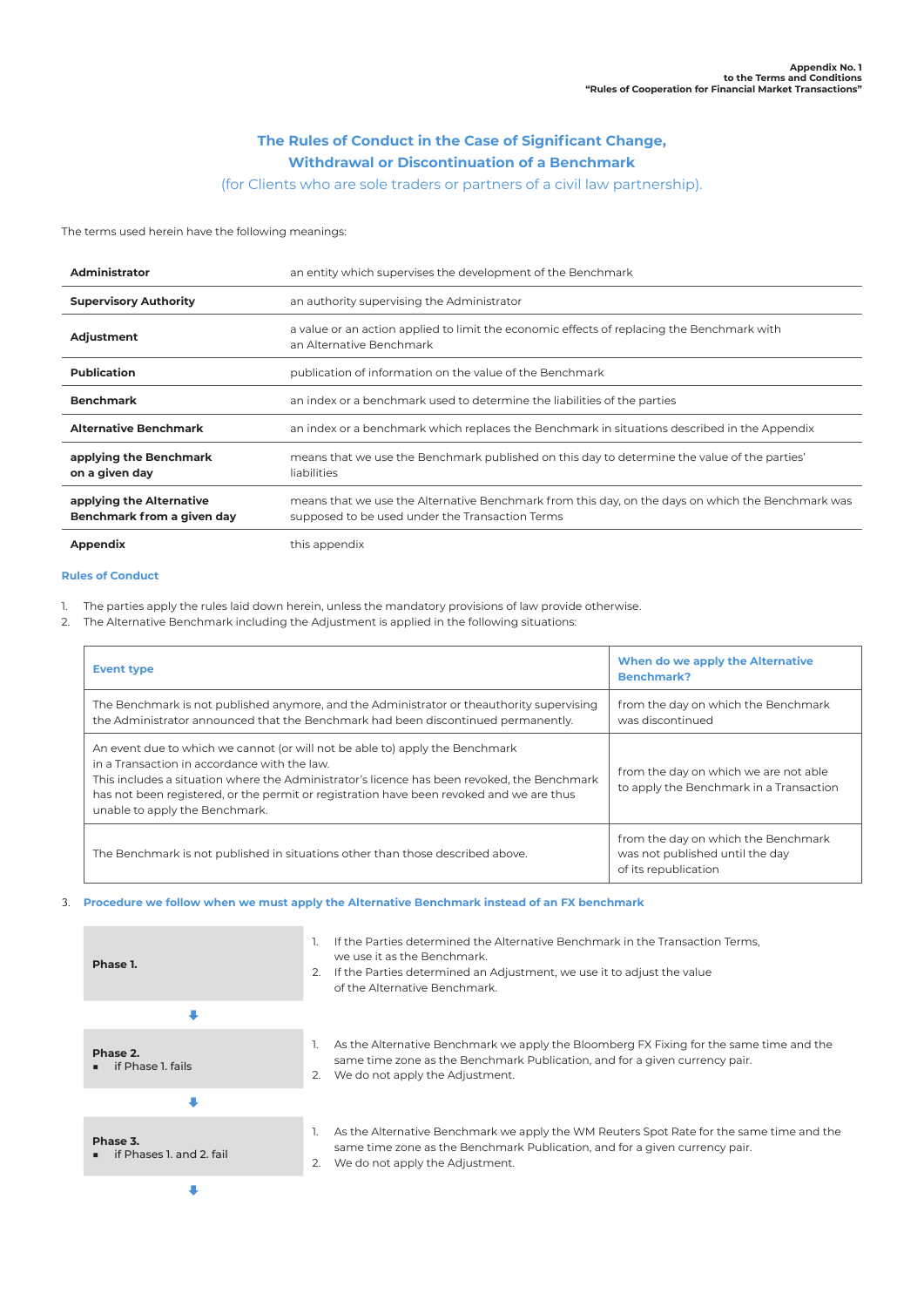**Phase 4.**

# ■ if Phases 1.-3. fail

- 1. Failure to select the Alternative Benchmark in the previous phases constitutes a Termination Event with regard to a given Transaction.
- 2. If the Transaction is not terminated, the average exchange rate of the National Bank of Poland (NBP) is applied instead of the Benchmark.
- 3. We do not apply the Adjustment.

#### **Procedure we follow when the Alternative Benchmark does not have the currency pair corresponding to the Benchmark**

4. As the Alternative Benchmark we apply the Alternative Benchmark for EUR and the Non-Base Currency divided by the Alternative Benchmark for EUR and the Base Currency.

#### **Is it possible to return to the Benchmark?**

- 5. If we apply the Alternative Benchmark because:
	- 1/ the Benchmark is not published anymore, and the Administrator or theauthority supervising the Administrator announced that the Benchmark had been discontinued permanently
	- 2/ another event occurred, due to which we could not apply the Benchmark in a Transaction in accordance with the law,
	- we apply the Alternative Benchmark, even if these reasons cease to apply later.
- 6. If the Alternative Benchmark is applied for different reasons, we apply the previous Benchmark from the day on which it is published again.

 Such different reasons may include technical issues experienced by the Administrator, as <sup>a</sup> result of which the Benchmark is not published once or temporarily.

#### **Procedure we follow when the Administrator changes the method of determining the Benchmark**

7. If the Administrator changes the method of determining the Benchmark, we do not adjust the transaction terms in any way. We apply the changed Benchmark even if the Administrator deems the change to be significant.

#### **Information obligation**

- 8. The Bank will publish information that:
	- 1/ an event occurred which results in the Bank not being able (at the given time or in the future) to apply the Benchmark;
	- 2/ the Benchmark has been discontinued;
	- 3/ the Bank applied the Alternative Benchmark;
	- 4/ the Bank applied the Adjustment;
	- 5/ the Bank returned to applying the previous benchmark.
- 9. The Bank provides this information to the Clients via its website (www.mbank.pl/wskazniki) and in the manner prescribed in the Master Agreement.
- 10. The Bank publishes information on Benchmarks and Alternative Benchmarks on its website (www.mbank.pl/wskazniki).

#### **Reapplication**

11. If the Alternative Benchmark permanently replaces the Benchmark used so far, the provisions of the Appendix referring to the Benchmark used so far are applied to the Alternative Benchmark, including the Adjustment.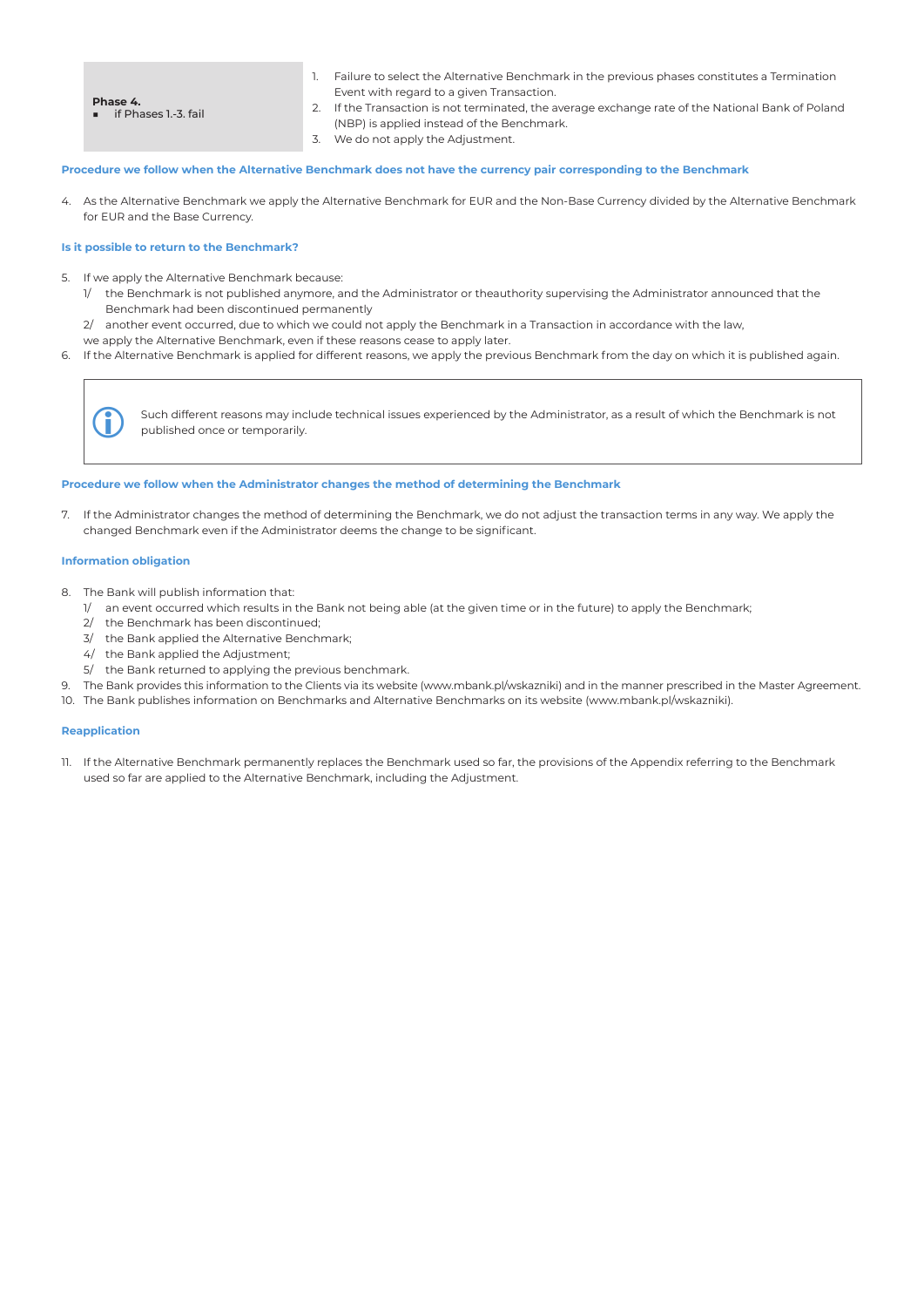# **The Rules of Conduct in the Case of Significant Change, Withdrawal or Discontinuation of a Benchmark**

(for Clients who are not sole traders or partners of a civil law partnership).

# **Article 1. Definitions**

The terms used herein have the following meanings:

| 1. | Administrator                                    | an entity which supervises the development of the Benchmark.                                                                                                                                                                                                                                                                                                                                                                                                                                                                                                   |
|----|--------------------------------------------------|----------------------------------------------------------------------------------------------------------------------------------------------------------------------------------------------------------------------------------------------------------------------------------------------------------------------------------------------------------------------------------------------------------------------------------------------------------------------------------------------------------------------------------------------------------------|
|    | 2. Benchmark Change Day                          | the later of the following days:<br>for Discontinuation Announcement<br>first day after 15 Business Days from the Discontinuation Announcement, or<br>1/<br>2/<br>first day on which the Benchmark was not published due to the Discontinuation Announcement.<br>or<br>for No Permit Announcement<br>1/ first day after 15 Business Days from the No Permit Announcement, or<br>2/ first day on which we cannot lawfully use a given benchmark in any agreement due to the<br>No Permit Announcement.                                                          |
|    | 3. Central Counterparty                          | a licenced central counterparty that provides settlement services for transactions which use the<br>Benchmark and hedge against the risk of its changes. Central counterparties include:<br>a) LCH Ltd,<br>b) KDPW_CCP S.A., or<br>other central counterparties.<br>C)                                                                                                                                                                                                                                                                                         |
|    | 4. Adjustment                                    | a value or an action applied to limit the economic effects of replacing the Benchmark with<br>an Alternative Benchmark.                                                                                                                                                                                                                                                                                                                                                                                                                                        |
|    | 5. Quotation                                     | the price at which a transaction in an underlying instrument can be concluded. An underlying<br>instrument is an instrument whose market value is measured by the Benchmark. Such an underlying<br>instrument may be e.g. a deposit or financial instrument. We obtain quotations:<br>1/ in a time period close to that in which the Determining Entity normally publishes a given<br>Benchmark;<br>2/ for a transaction with a value similar to the value of the Transaction, however not lower than the<br>standard value for a given underlying instrument. |
|    | 6. Determining Entity:                           | 1/ an authority supervising the Administrator,<br>2/ central bank responsible for the currency of the Benchmark,<br>3/ The Administrator, or<br>4/ an industry organisation which prepares suggestions for Benchmark replacement, indicated<br>by a supervisory authority or central bank responsible for the currency of the Benchmark.                                                                                                                                                                                                                       |
|    | 7. Publication                                   | publication of information on the value of the Benchmark.                                                                                                                                                                                                                                                                                                                                                                                                                                                                                                      |
|    | 8. Commodities Derivative<br><b>Transactions</b> | Transactions to which the Description of the Commodities Transactions applies.                                                                                                                                                                                                                                                                                                                                                                                                                                                                                 |
|    | 9. Transactions in CO <sub>2</sub> Allowances    | Transactions, to which the Rules "Description of Forward Transactions of Sale of Greenhouse Gas<br>Emission Allowances with Cash Settlement Option" apply.                                                                                                                                                                                                                                                                                                                                                                                                     |
|    | 10. Benchmark                                    | an index or a benchmark used to determine the liabilities of the parties.                                                                                                                                                                                                                                                                                                                                                                                                                                                                                      |
|    | 11. Alternative Benchmark                        | an index or a benchmark which replaces the Benchmark in situations described in the Appendix.                                                                                                                                                                                                                                                                                                                                                                                                                                                                  |
|    | 12. Appendix                                     | this appendix.                                                                                                                                                                                                                                                                                                                                                                                                                                                                                                                                                 |
|    | 13. Event                                        | failure to publish the Benchmark or a Regulatory Event.                                                                                                                                                                                                                                                                                                                                                                                                                                                                                                        |
|    | 14. Central Counterparty's Event                 | a situation where the Central Counterparty replaces the Benchmark it used so far in the settled<br>transactions with the Alternative Benchmark.                                                                                                                                                                                                                                                                                                                                                                                                                |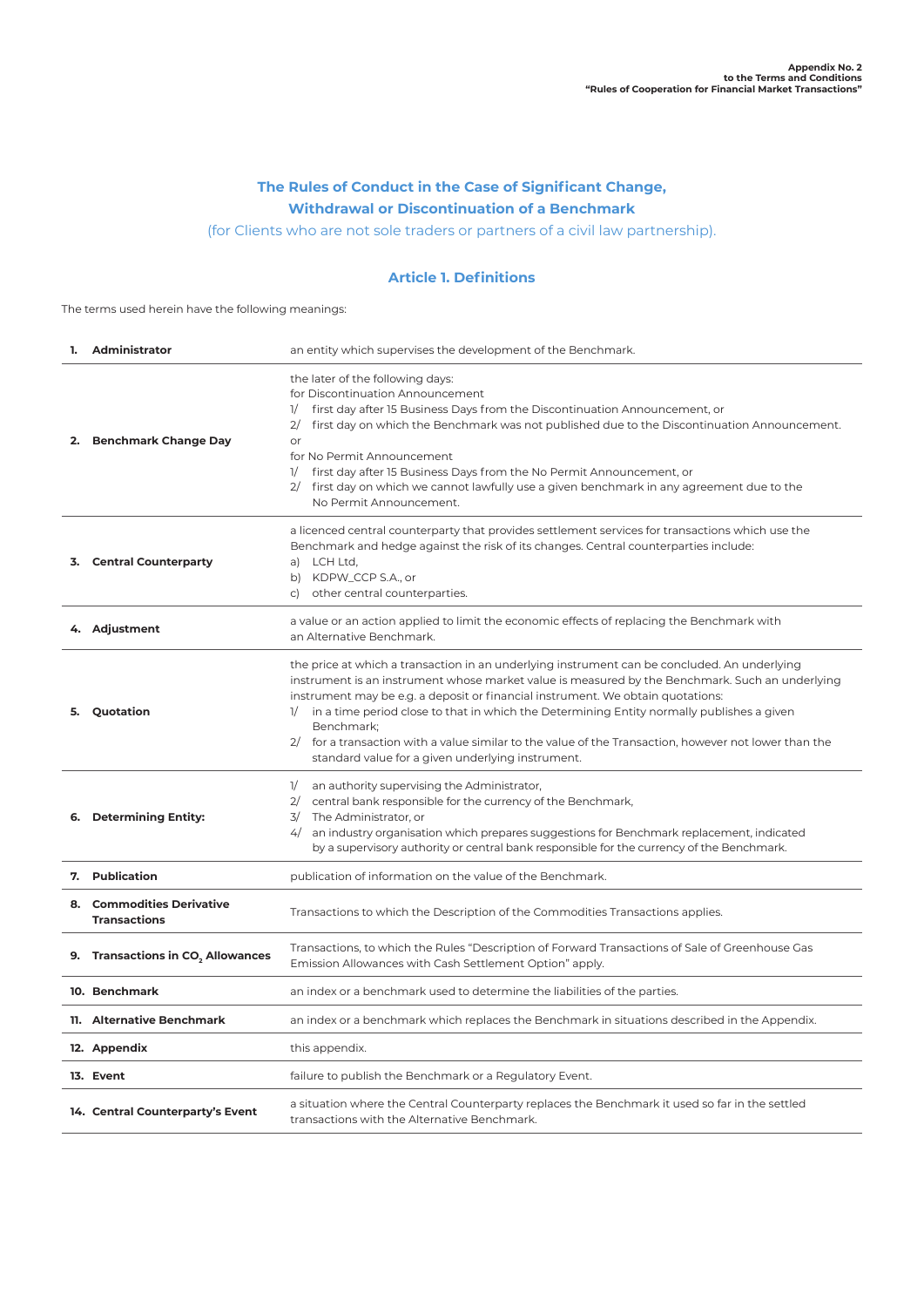| 15. Regulatory Event:<br>16. applying the Benchmark | by the time the statement was published;<br>No Permit Announcement – a situation where a reliable source announces that:<br>2/<br>a. The Benchmark will not be registered or a decision on the equivalence of the Benchmark will not<br>be issued, or<br>b. The Determining Entity has not received a permit/registration to develop a given Benchmark,<br>will not receive it, or its permit/registration has been revoked or suspended. |  |
|-----------------------------------------------------|-------------------------------------------------------------------------------------------------------------------------------------------------------------------------------------------------------------------------------------------------------------------------------------------------------------------------------------------------------------------------------------------------------------------------------------------|--|
| on a given day                                      | means that we use the Benchmark published on this day to determine the value of the parties' liabilities.                                                                                                                                                                                                                                                                                                                                 |  |

#### **Verbs used herein in plural form, such as "we determine", "we select" or "we change" mean actions performed by the Bank.**

#### **Article 2. Alternative Benchmark**

- 1. The provisions of Articles 2-5 are not applied to Commodities Derivative Transactions, Transactions in CO<sub>2</sub> Allowances and Forward Transactions.
- 2. We apply the Alternative Benchmark instead of the Benchmark in the case of:
	- 1/ Regulatory Event from the Benchmark Change Day, or
	- 2/ failure to publish the Benchmark unrelated to a Regulatory Event from the day on which the Benchmark was not published until the day of its republication.
- 3. If, from the day on which a Regulatory Event occurred until the Benchmark Change Day:
	- 1/ the Benchmark was not published, or
	- 2/ we cannot lawfully apply the Benchmark,
	- then:
	- 3/ we determine and apply the Alternative Benchmark without waiting until the Benchmark Change Day,
	- 4/ we determine and apply the Alternative Benchmark again from the Benchmark Change Day.

**As the Alternative Benchmark we may use:**

1. The Alternative Benchmark used by the Central Counterparty instead of the Benchmark.

2. the Alternative Benchmark we indicated in the Transaction Terms

3. the Alternative Benchmark recommended by the Determining Entity instead of the Benchmark,

- 4. the Alternative Benchmark selected by us Bloomberg FX Fixing or WM/Reuters Spot Rate for the spot exchange rate for a given currency pair from the same time and the same time zone as the publication of the Benchmark; for other benchmarks – the Alternative Benchmark applied by us instead of the Benchmark in derivative transactions on the interbank market;
- 5. arithmetic mean of the Quotations received only when we received at least two Quotations,
- 6. a reference rate applied by the central bank responsible for the currency of the Benchmark only if we could not apply the previous methods.
- 4. We select one of the methods listed in the table in an economically justified manner. We take the following into account:
	- 1/ practice on the interbank market, and
	- 2/ solutions we used on the interbank market.
- 5. If we cannot freely select the method, we apply the methods according to the order in the table. If a given method does not yield any results until the Benchmark Change Day, we use the subsequent one. If several Determining Entities or several Central Counterparties recommend an Alternative Benchmark, we apply the Alternative Benchmark recommended by the first entity listed in the definition.

#### **Article 3. Adjustment**

- 1. After determining the Alternative Benchmark, we determine the Adjustment.
- 2. The Adjustment changes the value of the Alternative Benchmark. The Adjustment may be:
	- 1/ negative, positive, or zero,
	- 2/ defined with a formula or a calculation method.
	- The Adjustment may be a one-time payment.

3. Once we determine the Adjustment, we apply it throughout the entire period of application of the Alternative Benchmark.

| The Rules of Conduct in the case of applying the Alternative Benchmark applied or recommended by another entity |                                |  |
|-----------------------------------------------------------------------------------------------------------------|--------------------------------|--|
| Case                                                                                                            | Procedure                      |  |
| entity recommended the Adjustment<br>a)                                                                         | we apply such Adjustment       |  |
| entity did not recommend any Adjustment<br>b)                                                                   | we do not apply the Adjustment |  |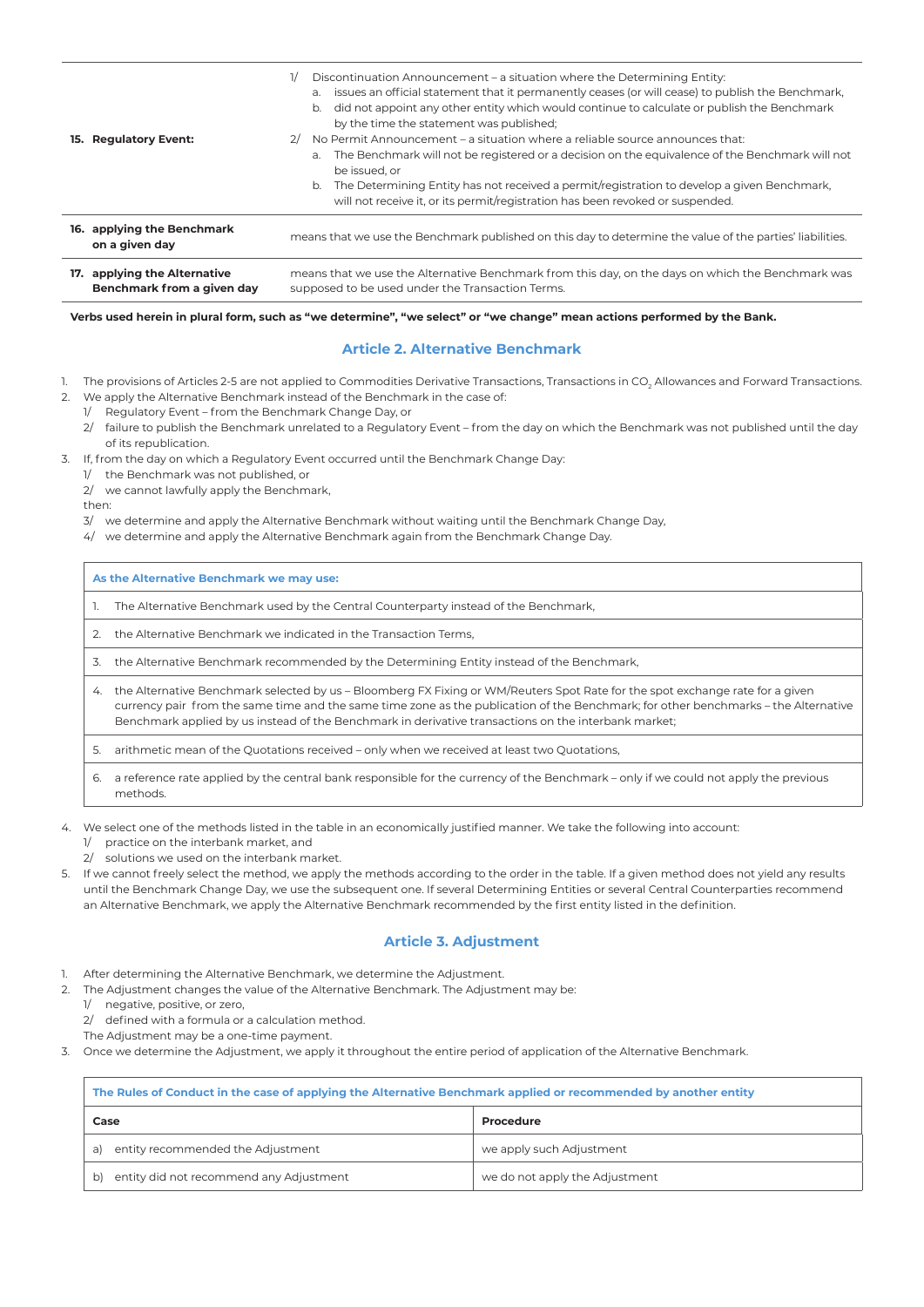| entity did not refer to the issue of the Adjustment             | we apply the Adjustment determined by us in an economically<br>justified manner, with the purpose of the Adjustment in mind |
|-----------------------------------------------------------------|-----------------------------------------------------------------------------------------------------------------------------|
| d) we apply the mean of Quotations as the Alternative Benchmark | we do not apply the Adjustment                                                                                              |

#### **The Rules of Conduct in the case of applying a central bank's reference rate as the Alternative Benchmark**

- 1. We add the Adjustment to the value of the Alternative Benchmark.
- 2. The Adjustment is equal to the historical median of the differences between the Benchmark and the reference rate:
	- 1/ for the period of 24 months (or shorter, if the Benchmark or Alternative Benchmark was published for a shorter time) before: a. the Benchmark Change Day, or
		- b. the first day on which we apply the Alternative Benchmark due to failure to publish the Benchmark (when there is no Benchmark Change Day);
	- 2/ for differences from each day in the reviewed period, in which both the Benchmark and the reference rate were published.

#### **Article 4. Central Counterparty's Event**

- 1. When a Central Counterparty's Event not resulting from a Regulatory Event occurs, from the day of its occurrence instead of applying the Benchmark we can use:
	- 1/ the Alternative Benchmark and
	- 2/ the Adjustment
	- applied by the Central Counterparty.
- 2. If we cannot freely decide whether to apply Article 4 (1) in the case of a Central Counterparty's Event, we apply Article 4 (1) always when it occurs with regard to LCH Ltd.

#### **Article 5. Notices and Reservations**

1. We provide the Client with information on the type of the Alternative Benchmark and Adjustment determined by us. We follow the procedure indicated in the table below:

| <b>Event</b>                                                                     | <b>Procedure</b>                                                                                                                                                                                                                                                                                                                                        | <b>Time limit</b>                                                                         |
|----------------------------------------------------------------------------------|---------------------------------------------------------------------------------------------------------------------------------------------------------------------------------------------------------------------------------------------------------------------------------------------------------------------------------------------------------|-------------------------------------------------------------------------------------------|
| <b>Regulatory Event</b>                                                          | We determine the Alternative Benchmark and<br>Adjustment. We inform the Client of this fact.                                                                                                                                                                                                                                                            | Five Business Days after the Benchmark<br>Change Day                                      |
| Failure to publish the Benchmark (for<br>a reason other than a Regulatory Event) | We determine the Alternative Benchmark and<br>Adjustment. We inform the Client of this fact.                                                                                                                                                                                                                                                            | Five Business Days after the failure<br>to publish the Benchmark                          |
| <b>Central Counterparty's Event</b>                                              | We notify the Client if we adopted the Alternative<br>Benchmark and Adjustment of the Central<br>Counterparty.                                                                                                                                                                                                                                          | Five Business Days from the Central<br>Counterparty's Event                               |
| We determined the Alternative<br><b>Benchmark and Adjustment</b>                 | The Client may submit his/her reservations with<br>a justification. It does not constitute a complaint.                                                                                                                                                                                                                                                 | Two Business Days from the day<br>on which the Client received the<br>information from us |
| We received reservations from the Client                                         | We verify the reservations and:<br>if we accept them in part or in whole –<br>al<br>we inform the Client of the changes to the<br>Alternative Benchmark or Adjustment;<br>if we reject them – we send a reply with<br>b)<br>a justification to the Client. To the Transaction<br>we apply the Alternative Benchmark and<br>Adjustment determined by us. | Two Business Days from the day<br>on which we received legitimate<br>reservations         |

2. If we determined the Alternative Benchmark in a timely manner, the lack of the Benchmark does not constitute the basis for the termination of a Transaction.

- 3. If we did not determine the Alternative Benchmark in a timely manner:
	- 1/ such a situation constitutes a Termination Event with regard to a given Transaction;
	- 2/ from the Benchmark Change Day, we apply to the Transaction the value of the Benchmark from the last day on which it was published;
	- 3/ from the day on which we determined the Alternative Benchmark, we apply it to the Transaction.

#### **Article 6. Commodities Derivative Transactions**

The Parties consider a No Permit Announcement with regard to Commodities Derivative Transactions as the Disappearance of Commodity Reference Price referred to in the Description of the Commodities Transactions.

#### **Article 7. Transactions in CO<sub>2</sub> Allowances**

The Parties consider a No Permit Announcement with regard to Transactions in CO<sub>2</sub> Allowances as the Settlement Disruption Event lasting 9 Settlement Working Days after the Delivery Date, referred to in Article 4 (3) of the Description of Forward Transactions of Sale of Greenhouse Gas Emission Allowances with Cash Settlement Option.